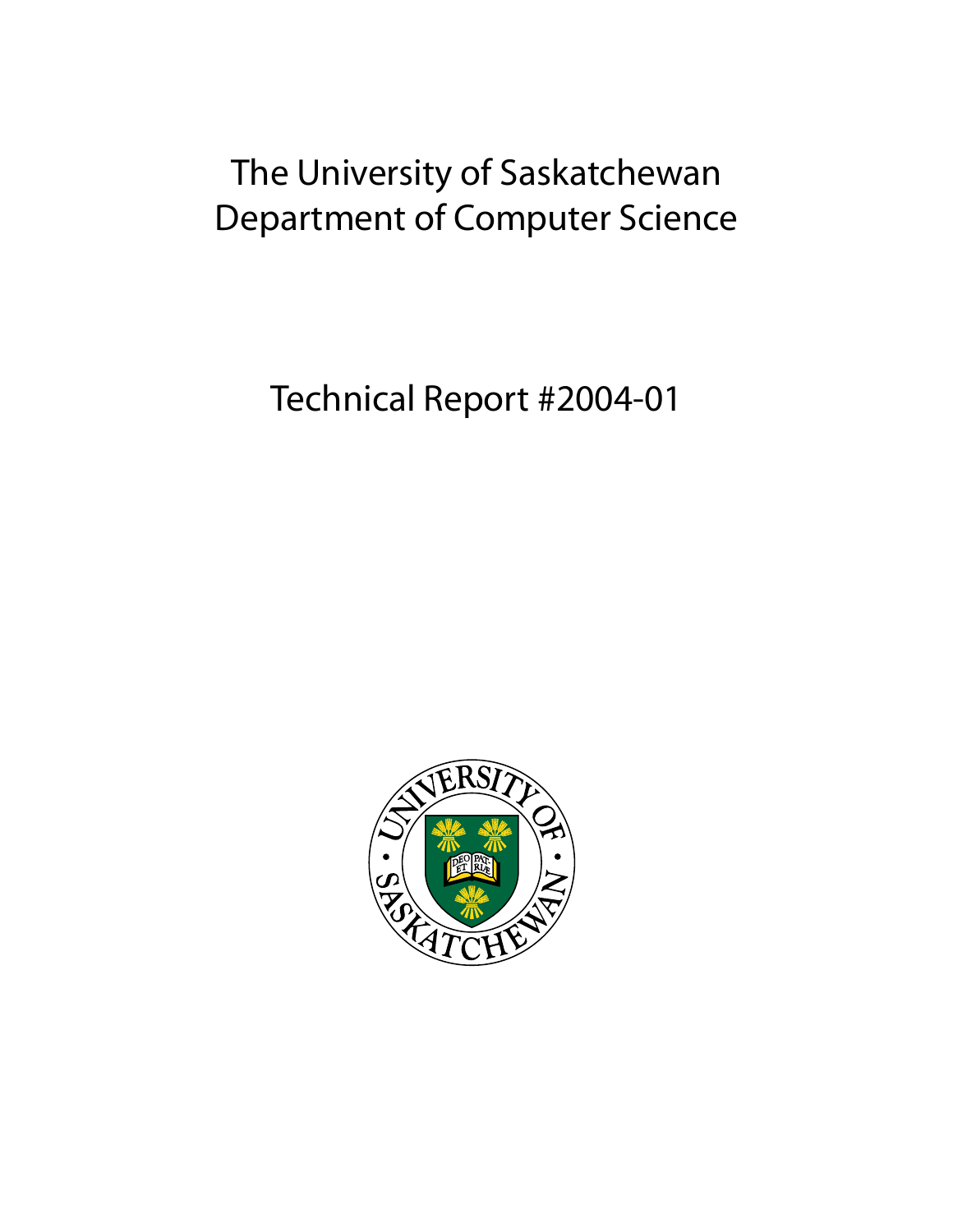### University of Saskatchewan Dept. of Computer Science Theory & Formal Bioinformatics Group Technical Report 2004-a

## Families of Languages Defined by Ciliate Bio-operations.<sup>1</sup>

by

Mark Daley<sup>a</sup>, Lila Kari<sup>b</sup>, Ian McQuillan<sup>b</sup>

<sup>a</sup>Department of Computer Science, University of Saskatchewan, Saskatoon, Saskatchewan, S7N 5A9, Canada daley@cs.usask.ca

<sup>b</sup>Department of Computer Science, University of Western Ontario, London, Ontario, N6A 5B7, Canada {lila,imcquill}@csd.uwo.ca

<sup>1</sup>This research was funded in part by Natural Sciences and Engineering Research Council of Canada grants (Helmut Jürgensen), (Lila Kari), the Canada Research Chair Program (Lila Kari) and institutional grants of the University of Saskatchewan (Mark Daley).

A version of this paper is to appear in Theoretical Computer Science.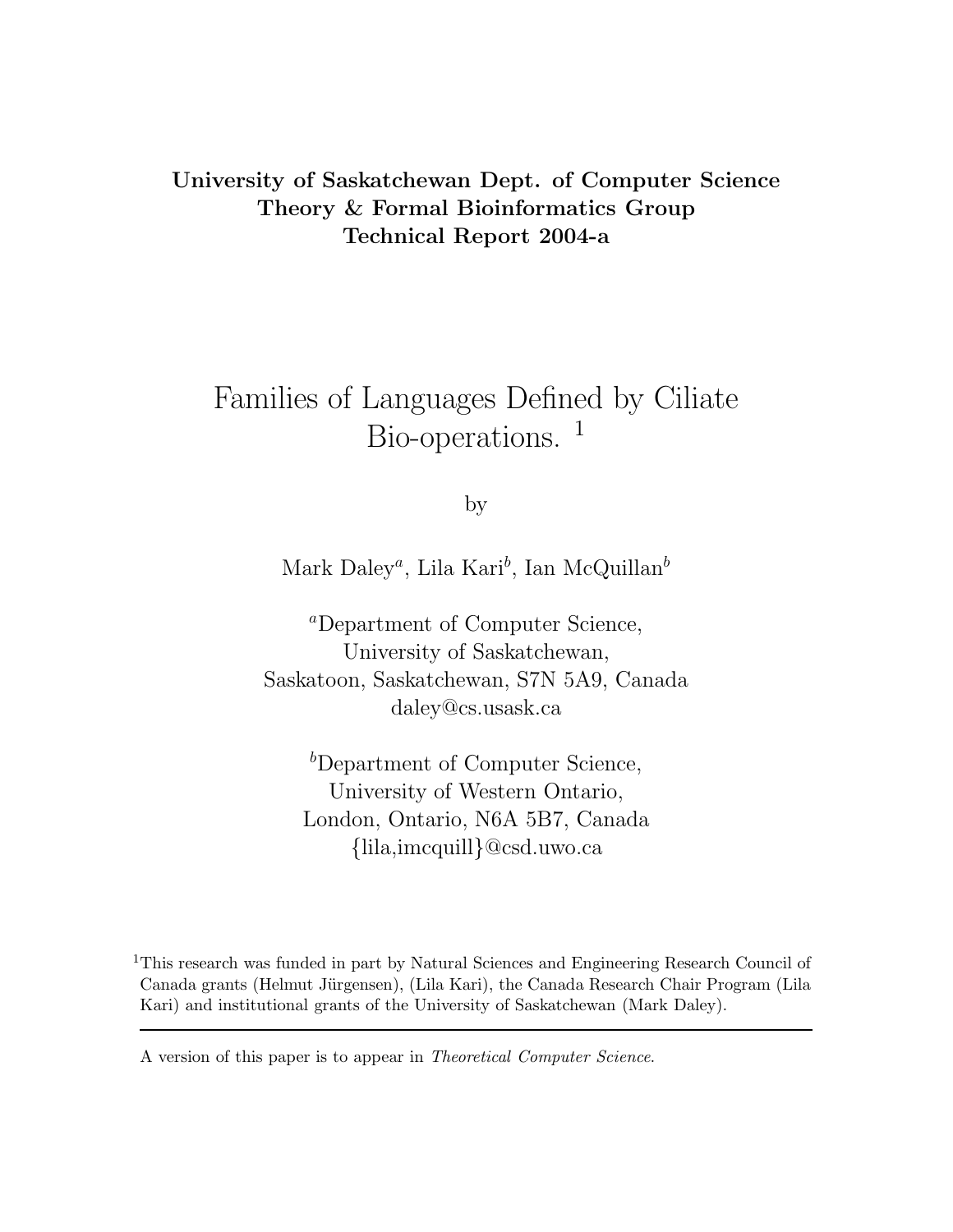#### ABSTRACT

We investigate families of languages defined by closure under operations generalized from models of gene descrambling in stichotrichous ciliates. We specifically consider languages that are closed under the synchronized insertion and deletion operations as well as languages closed under the hi (hairpin inversion) operation. Biologically, this studies sets of genes that cannot be further descrambled. In addition, we show that every trio closed under hairpin inversion is also closed under the dlad (double loop with alternating direct pointers)-excision/reinsertion bio-operation.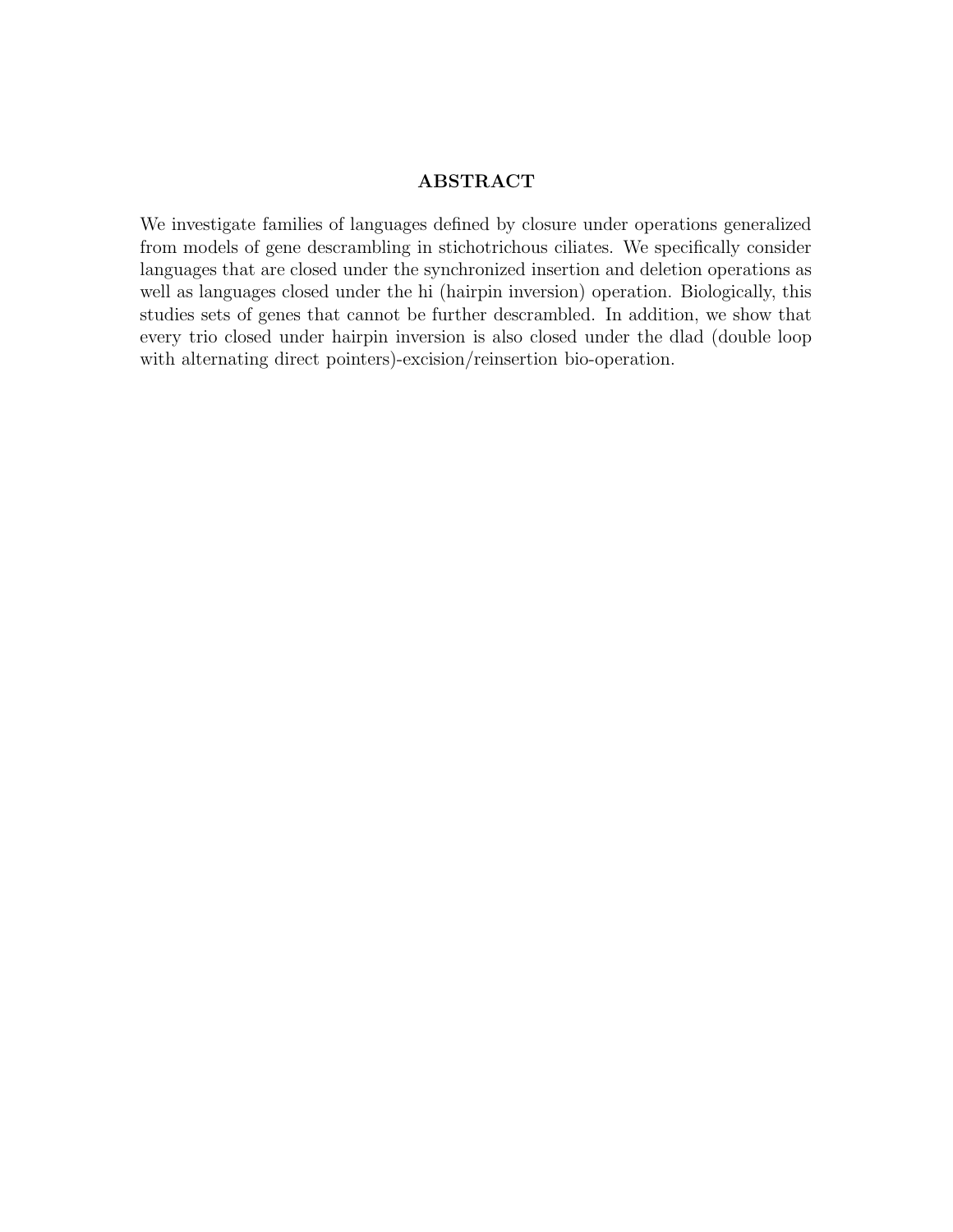#### 1 Introduction

The stichotrichous ciliates are a family of single-celled organisms with a unique genetic computational mechanism. The germline genome of these ciliates consists of genes stored in a scrambled form which the cell must descramble in order to create a functional gene capable of generating proteins.

Each ciliate cell contains both a functional macronucleus, with unscrambled versions of the ciliate's genes and an inert micronucleus, containing scrambled versions of the genes. When two ciliates conjugate, their respective macronuclei are destroyed, and they exchange the genetic material in their micronuclei. The cell is then faced with the daunting task of unscrambling the micronuclear genes in order to re-construct a functional macronucleus. For details on the biological aspects of this operation, the reader is referred to [19, 20].

It was first noted by Kari and Landweber in [18] that it is natural to view this process as a computation. A collection of papers describing the abstract properties of such a computation followed, primarily based upon two principal models of gene scrambling. The first model, proposed by Kari and Landweber is based on one intermolecular, and one intra-molecular operation and has been investigated in [17, 5, 3]. The second model, proposed by Ehrenfeucht, Prescott and Rozenberg is based upon three intra-molecular operations and has been studied in [8, 7, 9, 4].

Previous work, particularly on the Kari-Landweber model, has considered the gene descrambling problem from the point of view of operations on well-known language families. Specifically, the closure properties and solvability of language equations involving standard language families was investigated.

In this paper we take a different approach. Rather than considering properties of known families of languages under ciliate bio-operations, we will define new families of languages based upon closure under ciliate bio-operations. We will then investigate the formal language theoretic properties of these new language families in an attempt to better understand the structure and properties of ciliate genomes. This is a natural investigation biologically, as it corresponds with the study of sets of genes which cannot be further descrambled using iterated application of the operation. In this sense, no further evolution is possible using the chosen operation.

## 2 Preliminaries

We begin with a brief review of the notation and concepts used throughout the paper. Let  $\mathbb N$  be the set of positive integers and let  $\mathbb N_0$  be the set of nonnegative integers. Let X be a set and let  $k \in \mathbb{N}$ . We denote by  $[X]^k$  the set of all k-tuples  $(x_1, \ldots, x_k)$ where  $x_i \in X$ .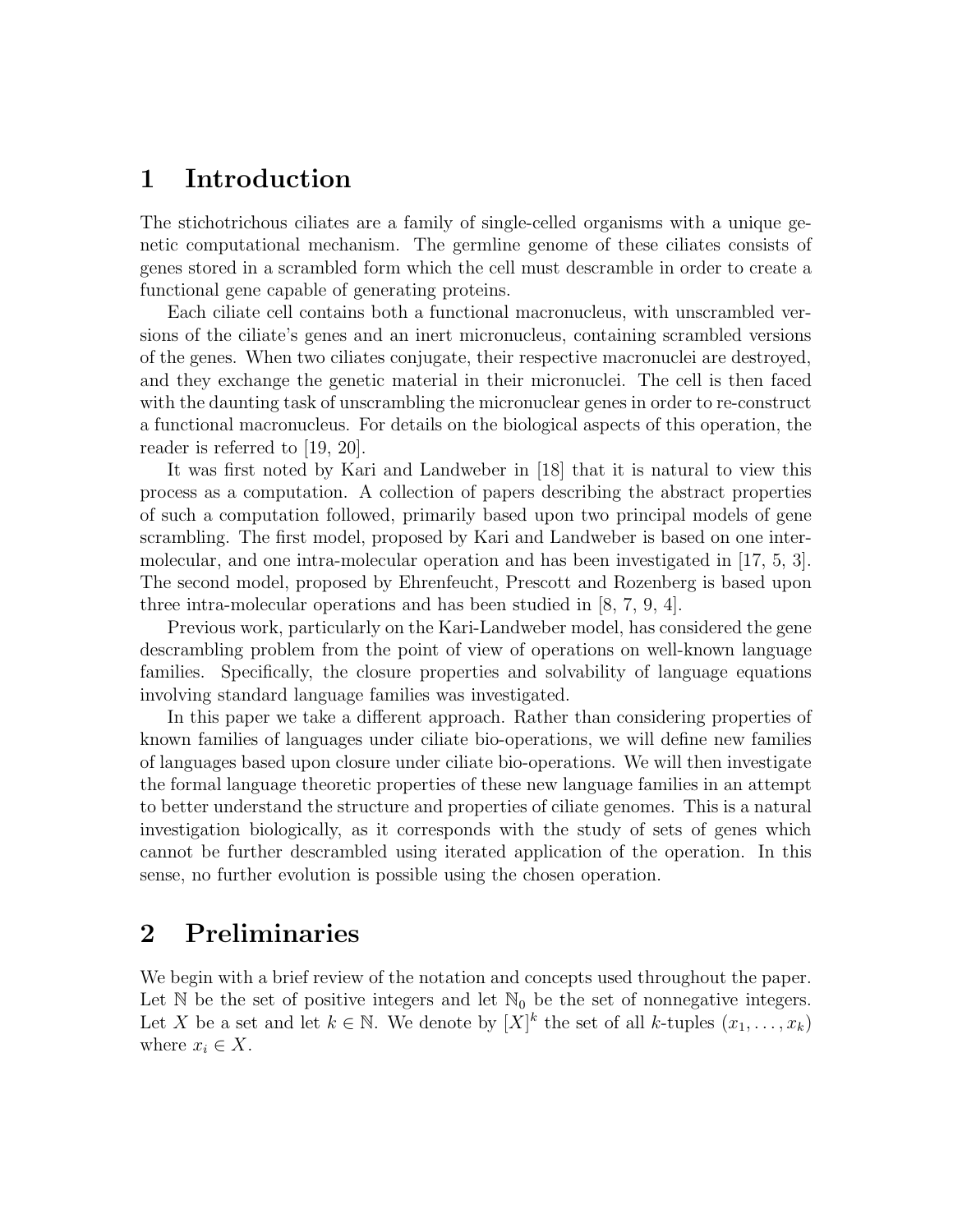We refer the reader to [15] for language and automata theory preliminaries. Let  $\Sigma = \{a_1, \ldots, a_k\}$  be a finite alphabet where  $k \in \mathbb{N}$ . We denote by  $\Sigma^*$  and  $\Sigma^+$  the sets of words and non-empty words, respectively, over  $\Sigma$ . We denote the empty word by  $\lambda$ . Let  $w \in \Sigma^*$ . Then |w| denotes the length of w, and for each  $a \in \Sigma, |w|_a$ denotes the number of occurrences of a in w. Let  $\Psi_{(a_1,...,a_k)}$ , or  $\Psi$  when  $(a_1,...,a_k)$  is understood be the mapping from  $\Sigma^*$  into  $[\mathbb{N}_0]^k$  defined by  $\Psi(w) = (|w|_{a_1}, \ldots, |w|_{a_k})$ for each  $w \in \Sigma^*$ . We call this function a Parikh mapping and we call  $\Psi(w)$  the Parikh vector of w. Let  $\text{alph}(w)$  be the set of letters from  $\Sigma$  occurring in w which we extend to languages L in the natural way. Let  $w<sup>R</sup>$  be the word obtained from w by reversing the positions of the letters. A language is any subset of  $\Sigma^*$ . Let  $L \subseteq \Sigma^*$ . We denote the complement of  $L, \Sigma^* - L$  by  $\overline{L}.$ 

We will next define an  $a$ -transducer. Intuitively, it is a nondeterministic gsm that allows output on a  $\lambda$  input. They are also referred to as rational transducers. An a-transducer is a 6-tuple  $M = (Q, \Sigma_1, \Sigma_2, \delta, q_0, F)$ , where Q is the finite state set,  $\Sigma_1$  is the input alphabet,  $\Sigma_2$  is the output alphabet,  $\delta$  is a finite subset of  $Q \times \Sigma_1^* \times \Sigma_2^* \times Q$ ,  $q_0 \in Q$  is the initial state and  $F \subseteq Q$  is the set of final states. We say that M is  $\lambda$ -free if  $\delta \subseteq Q \times \Sigma_1^* \times \Sigma_2^+ \times Q$ . Let  $\vdash$  be the relation on  $Q \times \Sigma_1^* \times \Sigma_2^*$  defined by letting  $(q, xw, z_1) \vdash (p, w, z_2)$  for each  $w \in \Sigma_1^*$  $i_1^*$  if  $(q, x, y, p) \in \delta$  and  $z_2 = z_1 y$ . A triple  $(q, w, z)$  represents the fact that M is in state q, with w the input still to be read, and z the accumulated output. Let  $\vdash^*$  be the reflexive, transitive closure of  $\vdash$ . Let  $M = (Q, \Sigma_1, \Sigma_2, \delta, q_0, F)$  be an a-transducer. For each word  $w \in \Sigma_1^*$  $_{1}^{\ast}$ let  $M(w) = \{ z \mid (q_0, w, \lambda) \vdash^* (q, \lambda, z) \text{ for some } q \in F \}.$  For every set  $L \subseteq \Sigma_1^*$  $_{1}^{\ast}$ let  $M(L) = \bigcup_{w \in L} M(w)$ . The mapping M is called an a-transducer mapping or a-transduction.

A trio is a language family (where a language family is defined as in [10]) closed under  $\lambda$ -free homomorphism, inverse homomorphism and intersection with regular sets. It is known that every trio is closed under  $\lambda$ -free a-transductions. A full trio<sup>1</sup> is a trio closed under arbitrary homomorphism. It is known that every full trio is closed under arbitrary a-transductions and hence arbitrary gsm mappings. We refer the reader to [10, 2] for the study of AFL's.

Let  $k \in \mathbb{N}$ . A one-way, nondeterministic k-pushdown machine is a six tuple  $M = (Q, \Sigma, q_0, F, \Gamma, \delta, Z_0)$  where Q is the finite state set,  $q_0 \in Q$  is the initial state,  $F \subseteq Q$  is the final state set,  $\Sigma$  is the input alphabet,  $\Gamma$  is the finite pushdown alphabet,  $Z_0 \in \Gamma$  is the end-marker and  $\delta$  (the transition function) is a mapping from  $Q \times (\Sigma \cup \{\lambda\}) \times [\Gamma]^k$  into finite subsets of  $Q \times [\Gamma^*]^k$ . Further, we will assume that if  $(q, z_1, \ldots, z_k) \in \delta(q_1, a, y_1, \ldots, y_k)$  then  $|z_i| \leq 2$  for all i and  $Z_0 \in \text{alph}(z_i)$  if and only if  $z_i = Z_0z, Z_0 \notin \text{alph}(z)$  and  $y_i = Z_0$ .

If  $|\delta(q, a, z_1, \ldots, z_k) \cup \delta(q, \lambda, z_1, \ldots, z_k)| \leq 1$  for each  $q \in Q, a \in \Sigma$  and  $z_1, \ldots, z_k \in$ 

 $1A$  full trio is also referred to as a cone.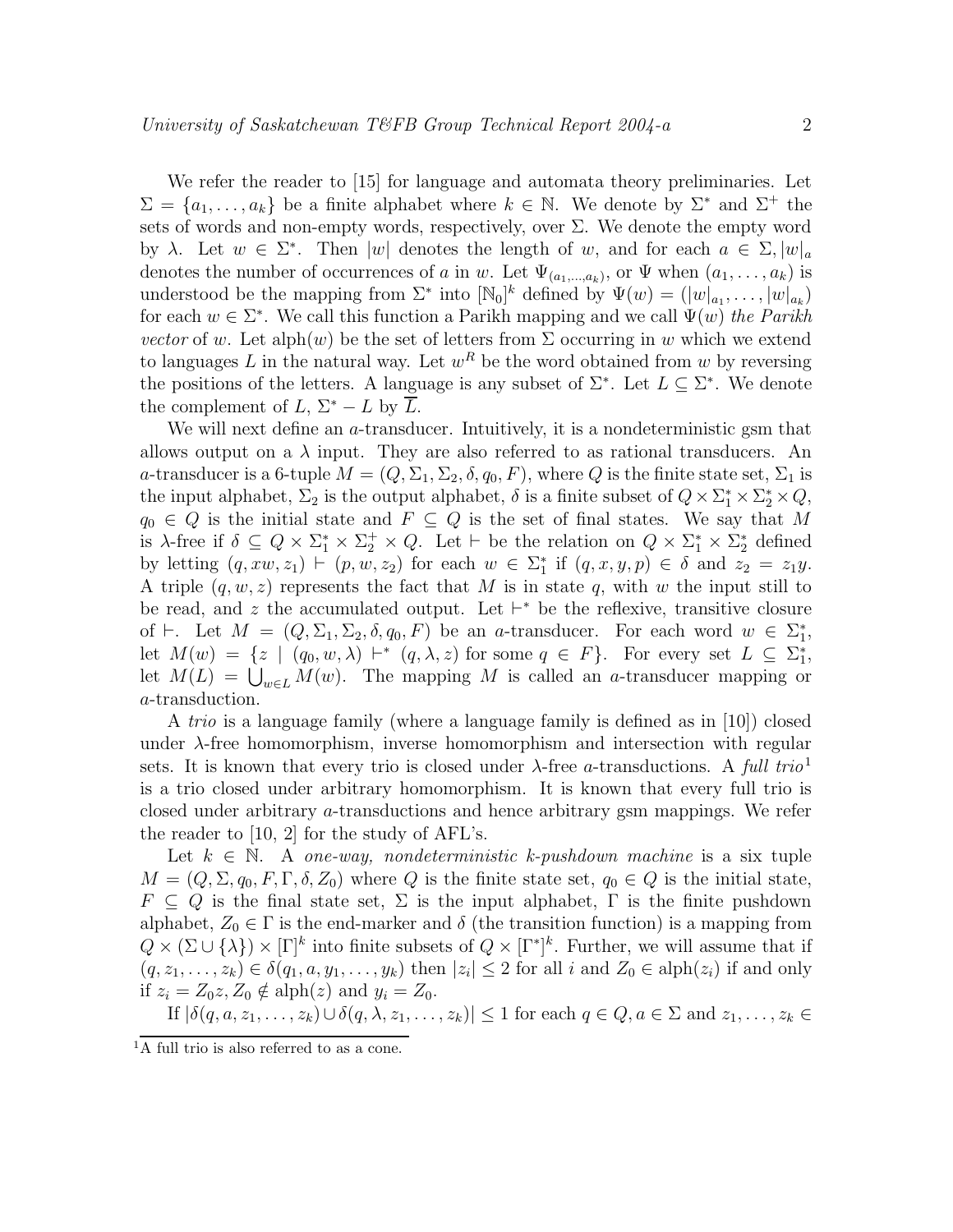Γ, then  $M$  is said to be deterministic.

An instantaneous description of  $M = (Q, \Sigma, q_0, F, \Gamma, \delta, Z_0)$  is a  $k+2$  tuple,  $(q, w, \gamma_1, \ldots, \gamma_k)$ , where  $q \in Q$  is the current state,  $w \in \Sigma^*$  is the remaining input and  $\gamma_i \in \Gamma^*$  is the current contents of the  $i^{\text{th}}$  pushdown. Let  $\vdash$  be the derivation relation defined on  $Q \times$  $\Sigma^* \times [\Gamma^*]^k$  such that  $(q, aw, \alpha_1y_1, \ldots, \alpha_ky_k) \vdash (p, w, \alpha_1z_1, \ldots, \alpha_kz_k)$  if  $(p, z_1, \ldots, z_k) \in$  $\delta(q, a, y_1, \ldots, y_k)$  for  $a \in \Sigma \cup \{\lambda\}$ . Let  $\vdash^*$  be the reflexive, transitive closure of  $\vdash$ . We define the language accepted by M,  $L(M) = \{w \mid (q_0, w, Z_0, \ldots, Z_0) \vdash^*$  $(q_f, \lambda, \gamma_1, \ldots, \gamma_k), q_f \in F, \gamma_i \in \Gamma^*$  for each  $i$ .

If  $|\Gamma| = 2$ , (the end-marker  $Z_0$  plus one other pushdown letter), we say that M is a one-way nondeterministic k-counter automaton (or a multicounter automaton). We say that the  $i^{\text{th}}$  pushdown is j-reversal-bounded if the  $i^{\text{th}}$  pushdown makes at most  $j$  alternations between nondecreasing and nonincreasing its size on any computation of any input. If every pushdown of M is j-reversal-bounded, then we say that M is jreversal-bounded or just reversal-bounded. The notion of reversal-bounded pushdown automata, originally referred to as finite turn pushdown automata, was introduced in [11] and also studied in [1].

For example, one-way, deterministic 2-counter languages have the same power as a Turing Machine [15]. Also, one-way nondeterministic 1-pushdown automata accept exactly the context-free languages and one-way nondeterministic 1-reversal-bounded, 1-pushdown automata accept exactly the linear languages.

## 3 Synchronized Insertion and Deletion Closed Languages

We now define the ciliate bio-operations of synchronized insertion, synchronized deletion and synchronized bi-deletion from [5].

The synchronized insertion operation inserts a word of the form  $vx$  into a word of the form  $uxw$ , using x as a pointer sequence, to create the word  $uxv xw$ . The second operation, synchronized deletion, deletes a word of the form  $vx$  from a word of the form  $uxv xw$  to create the new word  $uxw$ .

**Definition 3.1** Let  $\Sigma$  be an alphabet and  $\alpha, \beta \in \Sigma^*$ .

- 1. The synchronized insertion of  $\beta$  into  $\alpha$  is defined as:  $\alpha \oplus \beta = \{uxv xw \mid \alpha =$  $uxw, \beta = vx, x \in \Sigma^+, u, v, w \in \Sigma^*$ .
- 2. The synchronized deletion of  $\beta$  from  $\alpha$  is defined as:  $\alpha \ominus \beta = \{uxw \mid \alpha =$  $uxv x w, \beta = vx, x \in \Sigma^+, u, v, w \in \Sigma^*$ .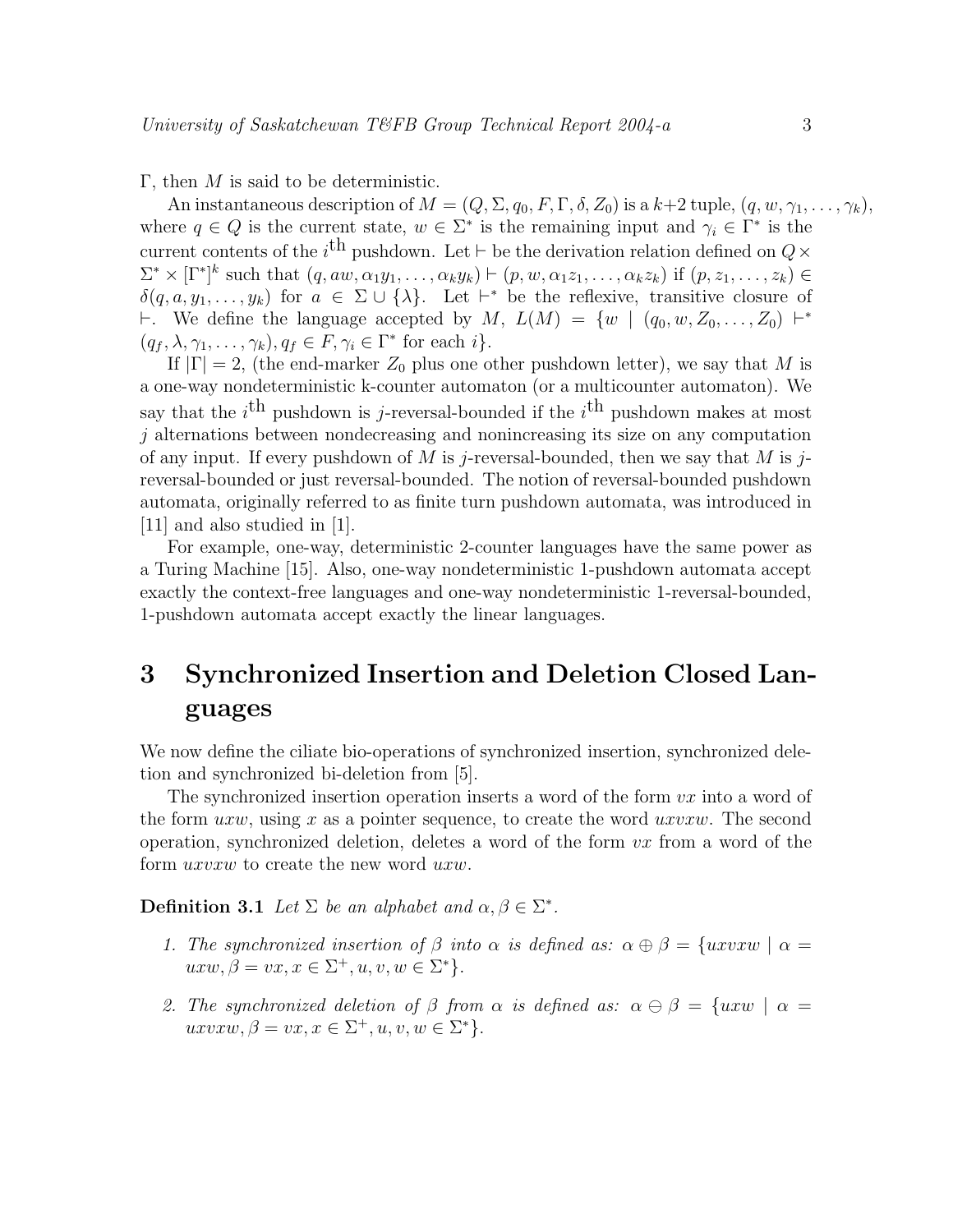3. The synchronized bi-deletion of  $\beta$  from  $\alpha$  is defined as:  $\alpha \boxminus \beta = \{w \mid \alpha =$  $xayaz, \beta = xaz, w = ya, a \in \Sigma, x, y, z \in \Sigma^*$ 

We extend each of the operations above to binary operations on languages in the natural way.

We recall the following lemma from [5], that shows that it is only necessary to consider "pointer" sequences of length one.

**Lemma 3.1** Let  $\Sigma$  be an alphabet. For any  $\alpha, \beta \in \Sigma^*$ ,

\n- 1. 
$$
\alpha \oplus \beta = \{u'av'aw' \mid \alpha = u'aw', \beta = v'a, a \in \Sigma, u', v', w' \in \Sigma^*\}.
$$
\n- 2.  $\alpha \ominus \beta = \{u'aw \mid \alpha = u'av'aw, \beta = v'a, a \in \Sigma, u', v', w \in \Sigma^*\}.$
\n

We begin by defining the synchronized insertion closure of a language.

**Definition 3.2** Let  $\Sigma$  be an alphabet. We define the synchronized insertion closure over  $\Sigma$  (we omit  $\Sigma$  if the alphabet is understood) of a language  $L \subseteq \Sigma^*$  as  $sins(L)$  $= \{ \beta \in \Sigma^* \mid \forall \alpha \in L, \ \alpha \oplus \beta \subseteq L \}.$  Moreover, we say a language L is sins-closed over  $\Sigma$  (we omit  $\Sigma$  if the alphabet is understood) if and only if  $L \subseteq \text{sins}(L)$ .

We now give some examples of sins-closed languages and some languages which are not sins-closed.

Example  $3.1$ .  $) = \Sigma^*$ .

- 2.  $sins(L_{ab}) = L_{ab}$  where  $L_{ab} = \{x \in \Sigma^* \mid |x|_a = |x|_b \ge 0\}.$
- 3.  $L = \{a^n b^n \mid n \ge 0\}, \, \text{sing}(L) = \{\lambda\}.$
- 4. If  $L_1 = \{a^2\}^*$  then  $sins(L_1) = L_1$ . In addition, if  $L_2 = aL_1$  then  $sins(L_2) = L_1$ .

5. 
$$
L = b^*ab^*
$$
,  $sins(L) = b^*$ .

6. Let  $\Sigma$  be an alphabet and let  $a, b \in \Sigma$ . If  $L = a\Sigma^*b$  then  $sins(L) = \Sigma^*$ .

To better understand the properties of sins-closure, we introduce the notion of density.

**Definition 3.3** A language L is dense if for all  $w \in \Sigma^*$ , there exist  $x, y \in \Sigma^*$  such that  $xwy \in L$ .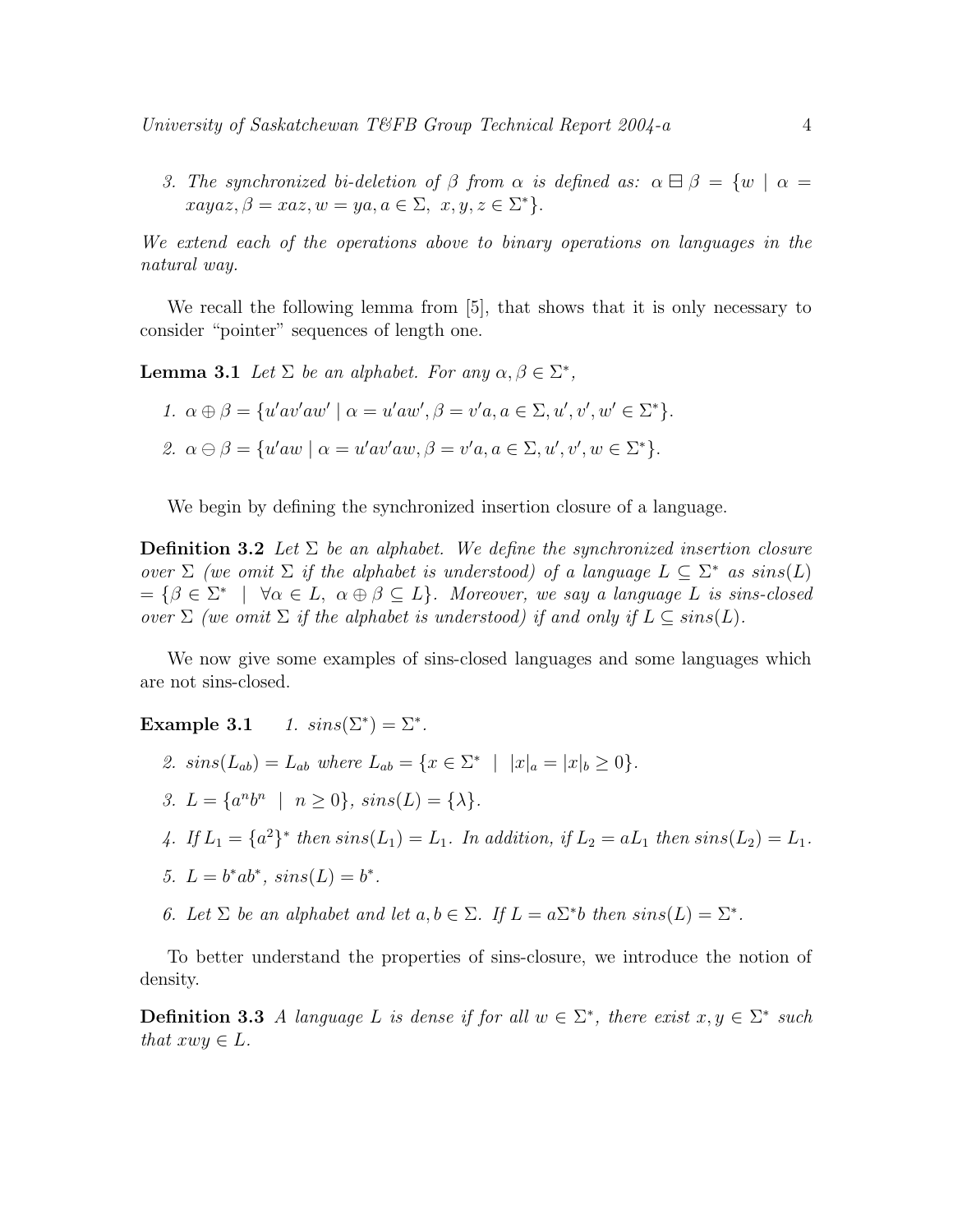**Proposition 3.1** Let  $\Sigma$  be a non-empty alphabet and  $\text{alph}(L) = \Sigma$ . If  $sins(L) = \Sigma^*$ , then L is dense. Furthermore, the converse is not true. (L dense  $\neq$  sins(L) =  $\Sigma^*$ ).

**Proof.** For proving density, we must consider both nonempty and empty values of  $w$ .

If  $w = w'a \in \Sigma^+ \subseteq \text{sing}(L), a \in \Sigma$ , then for all  $u = xaz \in L$ ,  $xawz = xaw'az$  is in L. Since  $a \in \text{alph}(L)$ , there must exist such a  $u \in L$ . Thus, there exists  $xa, z \in \Sigma^+$ such that  $xawz \in L$ . If  $w = \lambda$  then clearly there exists  $x, y \in \Sigma^*$  such that  $xy \in L$ since alph $(L) = \Sigma \neq \emptyset$  and thus  $L \neq \emptyset$ .

Therefore L is dense.

To see that the converse is not true, consider the language  $L_{ab} = \{x \in \Sigma^* \mid ||x||_a =$  $|x|_b \geq 0$ ,  $\Sigma = \{a, b\}$ . Clearly,  $L_{ab}$  is dense since for any word  $w \in \Sigma^*$ , we can find  $x, y \in \Sigma^*$  to ensure the number of a's and b's in w is balanced. However,  $sins(L_{ab}) = L_{ab}$  and thus the implication does not hold as  $\Sigma^* \neq L_{ab}$ .

We now give a characterization of sins-closure in terms of synchronized bi-deletion.

**Proposition 3.2** Let  $\Sigma$  be an alphabet and  $L \subseteq \Sigma^*$ . Then

$$
sins(L) = \overline{(\overline{L} \boxminus L)}.
$$

**Proof.** "⊆" Suppose  $x \in \text{sins}(L)$ , then for all  $u \in L$ ,  $u \oplus x \subseteq L$ . Assume, by way of contradiction, that  $x \notin \overline{(\overline{L} \boxminus L)}$ . It must then be the case that  $x \in \overline{L} \boxminus L$  and  $x \in x'ayax'' \boxminus x'ax'', x'ayax'' \in \overline{L}, x'ax'' \in L, x = ya.$  There exists a word  $x'ax'' \in L$ such that  $x'ax'' \oplus x \nsubseteq L$  and thus  $x \notin sins(L)$ , a contradiction.

" $\supseteq$ " Suppose  $x \in (\overline{L} \boxminus L)$ . Assume  $x \notin \text{sing}(L)$ . Then there must exist  $u \in L$ such that  $u \oplus x \nsubseteq L$ . Let  $u = u'au''$  and  $x = x'a$ , then  $u'ax'au'' \notin L$  and thus  $x = x'a \in \overline{L} \boxminus L$  (as  $u'ax'au'' \in \overline{L}$  and  $u'au'' \in L$ ), a contradiction. The proposition now follows.

Next, we define the synchronized deletion closure of a language and demonstrate a similar characterization of the closure in terms of synchronized bi-deletion.

**Definition 3.4** Let  $\Sigma$  be an alphabet. We define the synchronized deletion closure over  $\Sigma$  (we omit  $\Sigma$  if the alphabet is understood) of a language  $L \subseteq \Sigma^*$  as  $sdel(L) =$  ${x \in \Sigma^* \mid \forall u \in L, u \ominus x \subseteq L}.$  Furthermore, we say a language L is sdel-closed over  $\Sigma$  (we omit  $\Sigma$  if the alphabet is understood) if and only if  $L \subseteq \text{sdel}(L)$ .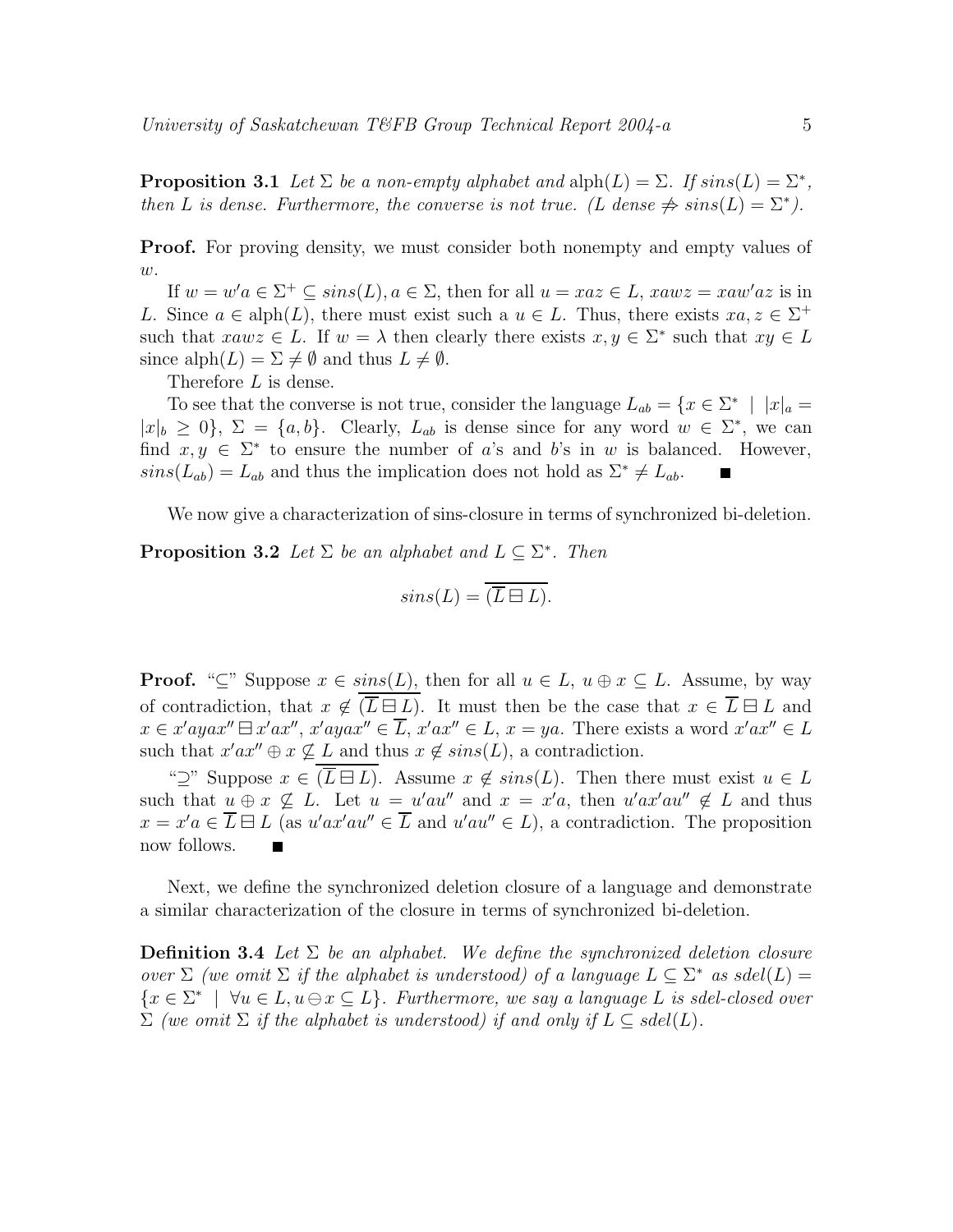**Proposition 3.3** Let  $\Sigma$  be an alphabet and  $L \subseteq \Sigma^*$ . Then

$$
sdel(L) = \overline{(L \boxminus \overline{L})}.
$$

**Proof.** "⊆" Suppose  $x \in \text{sdel}(L)$  which implies for all  $u \in L$ ,  $u \ominus x \subseteq L$ . Assume  $x \notin \overline{(L\boxminus\overline{L})}$ , equivalently,  $x \in (L\boxminus\overline{L})$  and specifically  $x \in \alpha ax'a\beta \boxminus \alpha a\beta$ ,  $\alpha ax'a\beta \in L$ ,  $\alpha a \beta \in \overline{L}$ . Then  $x = x' a$  and thus  $\alpha a \beta \in L \ominus x \subseteq L$ , a contradiction since  $\alpha a \beta \in \overline{L}$ .

" $\supseteq$ " Suppose  $x \in \overline{(L \boxminus \overline{L})}$ . Assume  $x \notin \text{sdel}(L)$ . There must then exist  $u \in L$ such that  $u \in \mathcal{x} \nsubseteq L$ . Then u can be written as  $u = u'ax'au'' \in L$ ,  $x = x'a$  where  $u'au'' \in u'ax'au'' \ominus x$  and  $u'au'' \notin L$ . But then  $x \in L \boxminus \overline{L}$ , a contradiction, and the proposition follows.  $\blacksquare$ 

In the case when we start with a sins-closed language, we give a simple characterization of whether the language is also sdel-closed.

**Proposition 3.4** Let  $L \subseteq \Sigma^+$  be an sins-closed language. Then L is sdel-closed if and only if  $L \ominus L = L$ .

Proof. "⇒"

"⊇" Follows trivially from the definition of sdel-closure.

" $\subseteq$ " Let  $u = u'a \in L$ . As L is sins-closed, we have  $uu \in u'a \oplus u'a \subseteq L$  and thus  $u \in L \ominus L$ .

Consequently  $L = L \ominus L$ .

" $\Leftarrow$ " Trivial, as clearly  $L = L \ominus L \Rightarrow L$  is sdel-closed.

Let us denote the family consisting of all languages  $L$  whereby there exists a finite alphabet  $\Sigma, L \subseteq \Sigma^*$  such that L is sins-closed over  $\Sigma$  by **SINS**. We define the family of all sdel-closed languages, SDEL similarly. Notice that SINS is equal to the family of languages such that  $\emptyset$ ,  $\{\lambda\}$  are in the family and if  $\Sigma$  is a finite alphabet with  $a\text{lph}(L) = \Sigma$  and L is sins-closed, then L is in the family. Similarly for **SDEL**.

We will now give the closure properties of the family **SINS**. It is not closed under most of the classical operations.

**Proposition 3.5** The family of synchronized-insertion-closed languages is not closed under  $(i)$  union,  $(ii)$  catenation,  $(iii)$  homomorphism,  $(iv)$  intersection with a regular set, (v) Kleene closure (vi) complement or (vii) inverse homomorphism.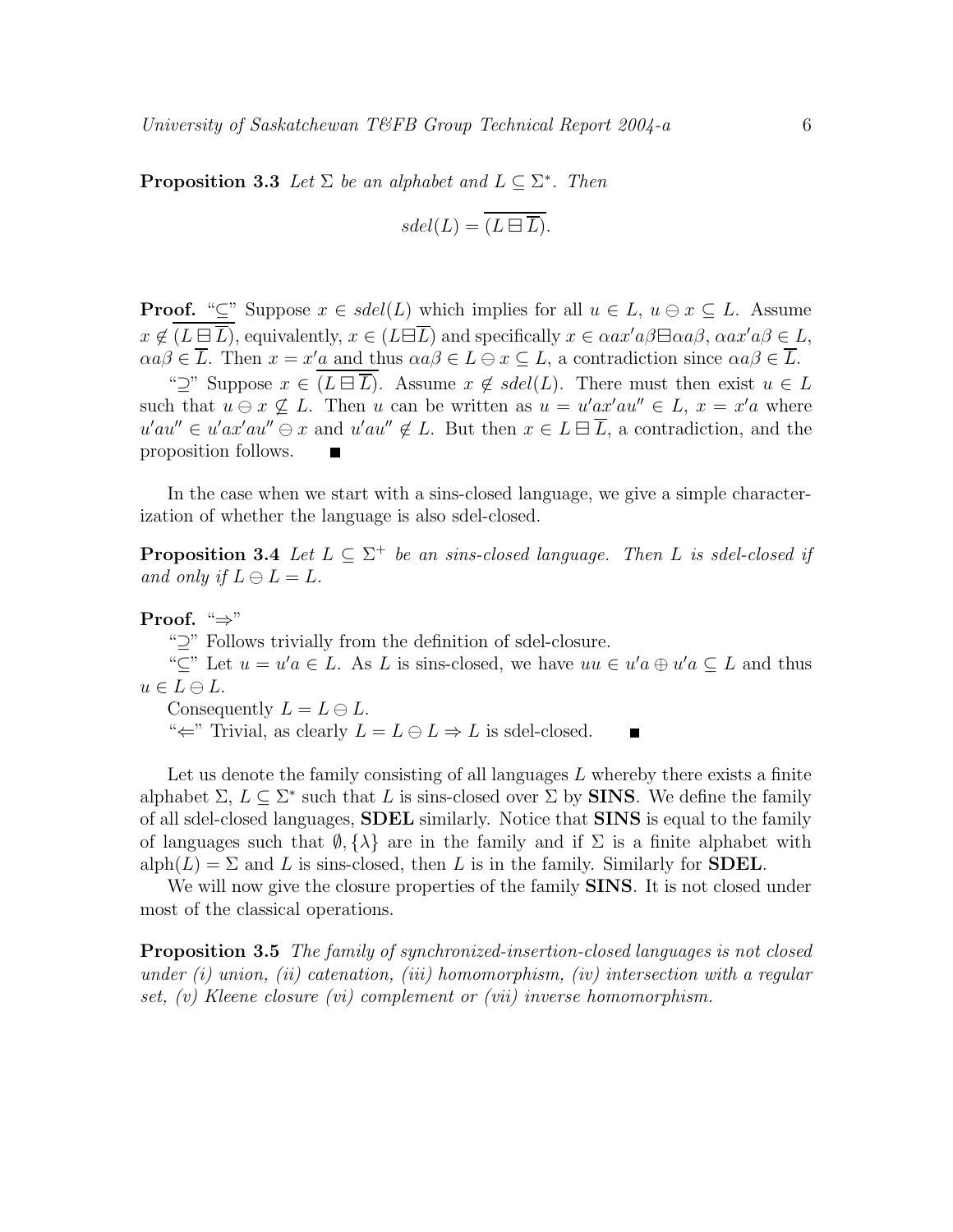**Proof.** (i) Let  $\Sigma = \{a, b\}$ . Consider the languages  $(ab)^*, a^* \in \mathbf{SINS}$ . The language  $(ab)^* \cup a^*$  is not in **SINS**.

(ii)  $a^*, b^* \in \textbf{SINS}$  but  $a^* \cdot b^* = a^*b^* \notin \textbf{SINS}$ .

(iii) The language  $d^*$  is clearly in **SINS**. Consider the homomorphism from  $\{d\}^*$ into  $\{a, b, c\}^*$  defined by  $h : h(d) = \text{cache}$ . Then  $h(d^*) = (\text{cache})^* \notin \text{SINS}$ .

(iv) Consider  $L_{ab} = \{x \in \Sigma^* \mid |x|_a = |x|_b \ge 0\}$  over  $\Sigma$ .  $L_{ab} \in \mathbf{SINS}$  and  $a^*b^*$  is a regular language but  $L_{ab} \cap a^* b^* = \{a^n b^n \mid n \ge 0\}$  which is not in **SINS**.

(v) The language  $L = (aaa)^* \cup (bbb)^*$  over  $\Sigma$  is in **SINS** and *aaabbb*  $\in L^*$ . However, aaabaaabbbbb ∈ aaabbb  $\oplus$  aaabbb and aaabaaabbbbb ∉ L<sup>\*</sup>.

(vi) Let L be a unary language over the alphabet  $\{a\}$  such that  $L_{even} = \{w \mid$ w contains an even number of a's}. Clearly  $L \in \mathbf{SINS}$  as the sum of any two even numbers is even. Now consider the complement of  $L_{even}$ ,  $\overline{(L_{even})} = L_{odd} = \{w \mid$ w contains an odd number of a's}. Then  $aaa \in L_{odd}$  but  $aaa \oplus aaa = \{aaaa \}$ which is not in  $L_{odd}$ .

(vii) Let  $L = a^* \cup \{c\} \in \mathbf{SINS}$ . Consider the homomorphism  $h : \{a, b, c\}^* \to$  ${a, c}^*$  given by:  $h(a) = a, h(b) = \lambda, h(c) = c$ . Then  $h^{-1}(L) = {a, b}^* \cup b^* c b^*$  and  $abb, cb \in h^{-1}(L)$  but  $abb \oplus cb = abcbb$  which is not in  $h^{-1}(L)$ .

We recall that an anti-AFL is a language family that is not closed under any of the AFL operations: homomorphism, inverse homomorphism, intersection with regular languages, union, concatenation and Kleene Closure.

Corollary 3.1 SINS is an anti-AFL.

**Proposition 3.6** The family of sins-closed languages is closed under intersection.

**Proof.** Let  $L_1, L_2 \in$  SINS. We will show that  $L_1 \cap L_2 \subseteq \text{sins}(L_1 \cap L_2)$ .

Let  $w \in L_1 \cap L_2$ . By the definition of **SINS** we have that for all  $v_1 \in L_1$ ,  $v_1 \oplus w \subseteq L_1$ . Likewise, for all  $v_2 \in L_2$ ,  $v_2 \oplus w \subseteq L_2$ . It follows immediately that for all  $v \in L_1 \cap L_2$ ,  $v \oplus w \subseteq (L_1 \cap L_2)$  and thus  $w \in \text{sing}(L_1 \cap L_2)$  and the proposition follows.

We consider now the closure properties of **SDEL** under standard operations.

Proposition 3.7 The family of synchronized-deletion-closed languages is not closed under  $(i)$  union,  $(ii)$  catenation,  $(iii)$  homomorphism,  $(iv)$  intersection with a regular set, (v) Kleene closure (vi) complement or (vii) inverse homomorphism.

**Proof.** (i) Consider  $L_{ab} = \{w \mid |w|_a = |w|_b \ge 0\}$ ,  $a^* \in$  **SDEL**. Clearly,  $L_{ab} \cup a^*$  is not in SDEL.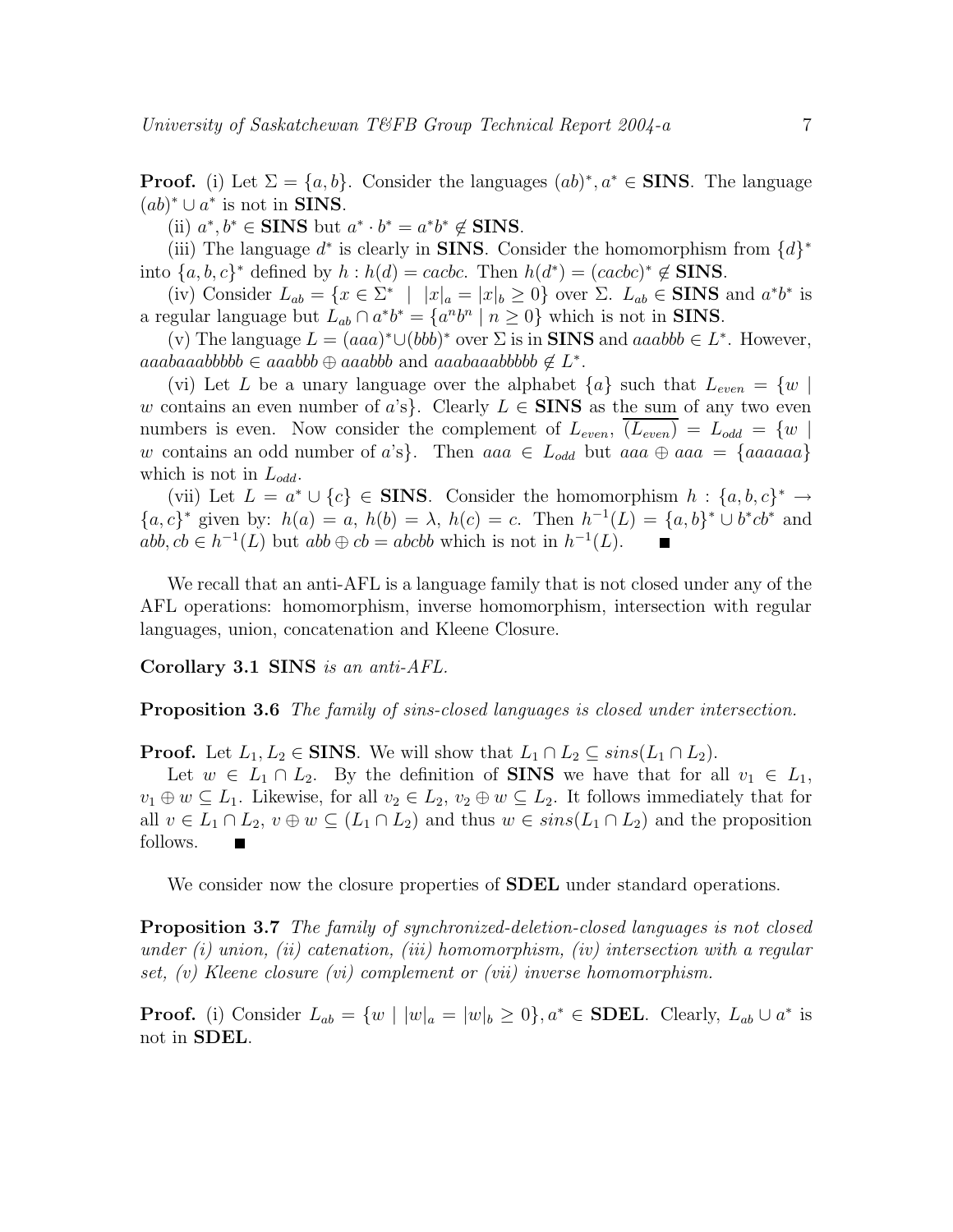(ii) The languages  $L = \{a\}, L_{even} = \{w \mid w = a^n, n \text{ even}\}\$ are in **SDEL**, however  $L \cdot L_{even} = L_{odd}$  which is not in **SDEL**.

(iii)  $L = (ba(aa)^*)$  is trivially in **SDEL**. Consider the homomorphism  $h : \Sigma^* \to \Sigma^*$ given by  $h(a) = a$ ,  $h(b) = \lambda$ . then  $h(L) = a(aa)^* = L_{odd}$  which is not in **SDEL**.

(iv) The language  $L_{odd}$  is regular, and  $L = a^*$  is in **SDEL**, however,  $L_{odd} \cap a^* = L_{odd}$ which is not in **SDEL**.

(v) Let  $\Sigma = \{a, b, c, d, e\}$  and  $L = \{aaecc, bbedd, ccbbe\}$  which is trivially in **SDEL**. Then aaeccbbedd, ccbbe  $\in L^*$  but aaeccbbedd  $\ominus$  ccbbe = aaedd  $\notin L^*$ .

(vi)  $L_{even}$  is in **SDEL** but  $\overline{(L_{even})} = L_{odd}$  is not.

(vii) Let  $L = \{ac, c\}$ . Trivially, L is in **SDEL**. Now consider the homomorphism  $h: \{a, b, c\}^* \to \{a, c\}^*$  given by  $h(a) = a, h(b) = \lambda, h(c) = c$ . Then  $h^{-1}(L) =$  $b^*ab^*cb^* \cup b^*cb^*$  and  $abcb, cb \in h^{-1}(L)$ . However,  $abcb \ominus cb = \{ab\}$  which is not in  $h^{-1}(L)$ . П

Corollary 3.2 SDEL is an anti-AFL.

**Proposition 3.8** The family of sdel-closed languages is closed under intersection.

**Proof.** Symmetric to the proof of Proposition 3.6.  $\blacksquare$ 

Since we have characterizations of sins- and sdel-closure in terms of synchronized bi-deletion, we briefly study families of languages closed under this operation.

**Proposition 3.9** Every intersection-closed full trio is closed under  $\boxminus$ .

**Proof.** Let  $\mathcal{L}$  be an intersection-closed full trio and let  $L_1, L_2 \in \mathcal{L}$ . Let M be an a-transducer that, on input w, guesses a partition of  $w = xaz$  where  $a \in \Sigma, x, z \in \Sigma^*$ , and outputs xa followed by a new symbol c, then it outputs an arbitrary word  $y \in \Sigma^*$ , followed by ca, then z. Let  $L'_2$  be the language obtained from  $L_2$  via M. Thus, every word of  $L'_2$  will be of the form  $xacycaz$  where  $xaz \in L_2$  and  $y \in \Sigma^*$ . Let M' be another a-transduction which guesses a partition of input  $w = uavas$ , where  $a \in \Sigma, u, v, s \in \Sigma^*$ and outputs *uacvcas*. Let  $L'_1$  be the language obtained from  $L_1$  via  $M'$ . Furthermore, let  $L = L'_1 \cap L'_2$  $\mathcal{L}_2'$ . Every word of L is of the form  $xacycaz$  where  $xaz \in L_2$ ,  $xayaz \in L_1$ . Let  $L'$  be obtained from  $L$  by another a-transduction that erases everything until and including the first c, outputs the input until the next c, erases the c, outputs the next input symbol and erases everything after. Every word of  $L'$  is of the form  $ya$  where there exists  $x, y, z \in \Sigma^*$  such that  $xayaz \in L_1$  and  $xaz \in L_2$ .

Hence,  $L' = L_1 \boxminus L_2$ .

This leads to decidability questions regarding whether or not a language from a given language family is sins-closed or not.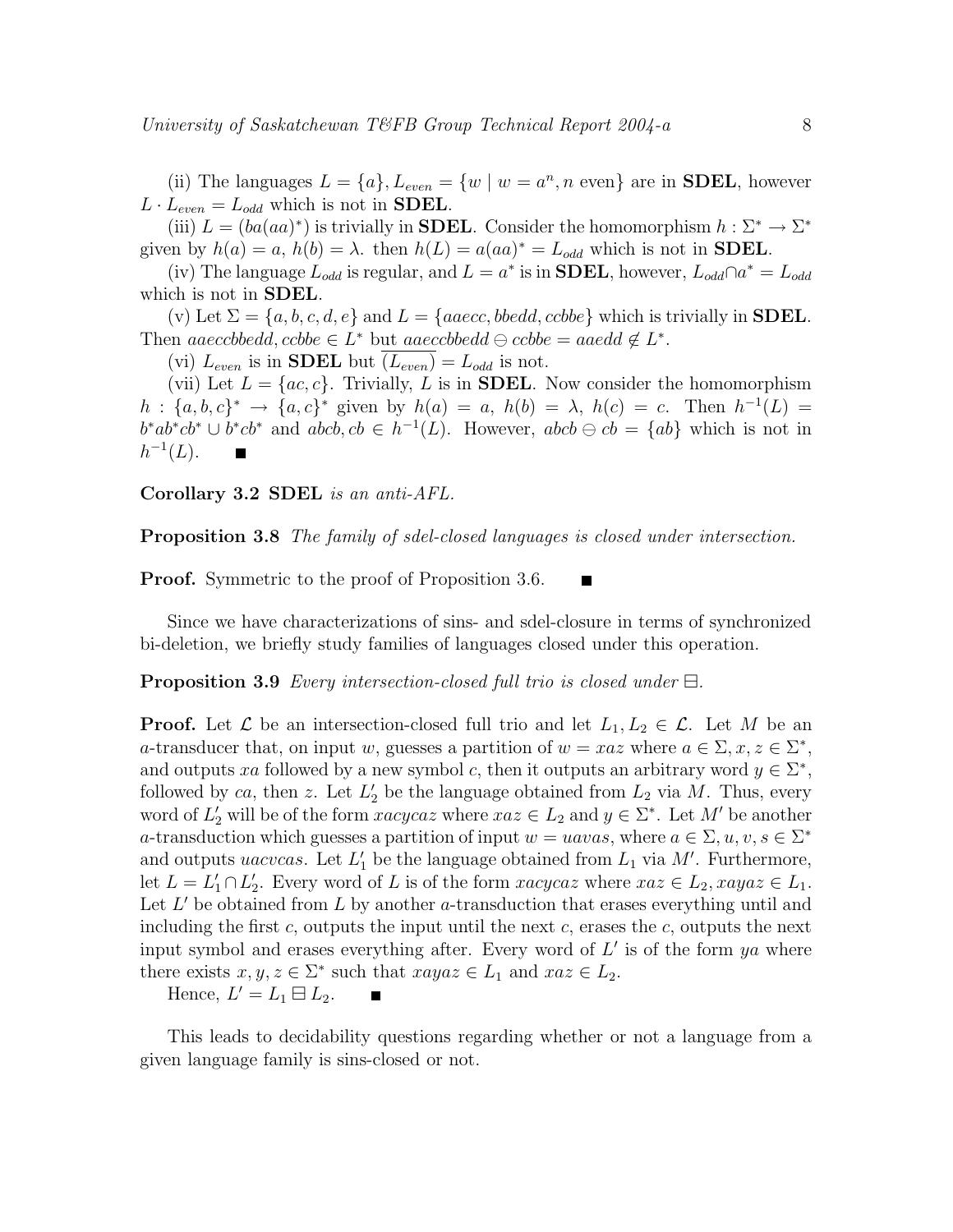Let **NCM** be the family of languages accepted by one-way, nondeterministic reversal-bounded multicounter automata [16] and let **DCM** by the deterministic variant. We will need some results from [16, 4], which are summarized in the following proposition:

- **Proposition 3.10** 1. NCM is effectively closed under intersection, is a full trio and has a decidable emptiness problem (given a machine M, is  $L(M)$  empty?),
	- 2. DCM is effectively closed under complementation.

**Proposition 3.11** Let  $\mathcal{L}_1, \mathcal{L}_2$  be language families,  $\Sigma$  a finite alphabet,  $L \in \mathcal{L}_1, L \subseteq$  $\Sigma^*$ , satisfying the following conditions:

- 1.  $\mathcal{L}_1$  is effectively contained in  $\mathcal{L}_2$  and is effectively closed under complementation,
- 2.  $\mathcal{L}_2$  is effectively closed under intersection and the full trio operations with a decidable emptiness problem.

Then it is decidable whether L is sins-closed over  $\Sigma$  and whether L is sdel-closed over Σ.

**Proof.** It is enough to decide whether there exists  $w \in L$  such that  $w \notin \text{sing}(L)$ (respectively sdel(L)). Further,  $w \notin sins(L)$  if and only if  $w \in \overline{L} \boxminus L$  (respectively  $L \boxminus$  $\overline{L}$ ), by Proposition 3.2 (respectively 3.3). Since  $\mathcal{L}_1$  is closed under complementation,  $\overline{L} \in \mathcal{L}_1 \subseteq \mathcal{L}_2$ . By Proposition 3.9,  $\overline{L} \boxminus L \in \mathcal{L}_2$  (respectively  $L \boxminus \overline{L} \in \mathcal{L}_2$ ). Further, since  $\mathcal{L}_2$  is intersection-closed,  $(\overline{L} \boxminus L) \cap L \in \mathcal{L}_2$  (respectively  $(L \boxminus \overline{L}) \cap L \in \mathcal{L}_2$ ). Thus, this set is empty if and only if L is sins-closed (respectively sdel-closed).

Hence, by the decidability of emptiness for  $\mathcal{L}_2$ , it is decidable whether an arbitrary language in  $\mathcal{L}_1$  is sins-closed or sdel-closed. П

Combining Propositions 3.10 and 3.11, we obtain:

Corollary 3.3 Let  $\Sigma$  be an alphabet,  $L \in \text{DCM}, L \subseteq \Sigma^*$ . Then it is decidable whether L is sins-closed over  $\Sigma$  and whether L is sdel-closed over  $\Sigma$ .

The result above also holds for the family of regular languages. Also, it is known that NCM is effectively equal to the finite-crossing nondeterministic reversal-bounded multicounter languages (finite-crossing refers to a two-way input tape where there is a bound on the number of switches between moving left and right on the input tape) [12]. It is also known that the family of finite-crossing deterministic reversal-bounded multicounter languages is closed under complement [16], so the result above is also true for this language family as well.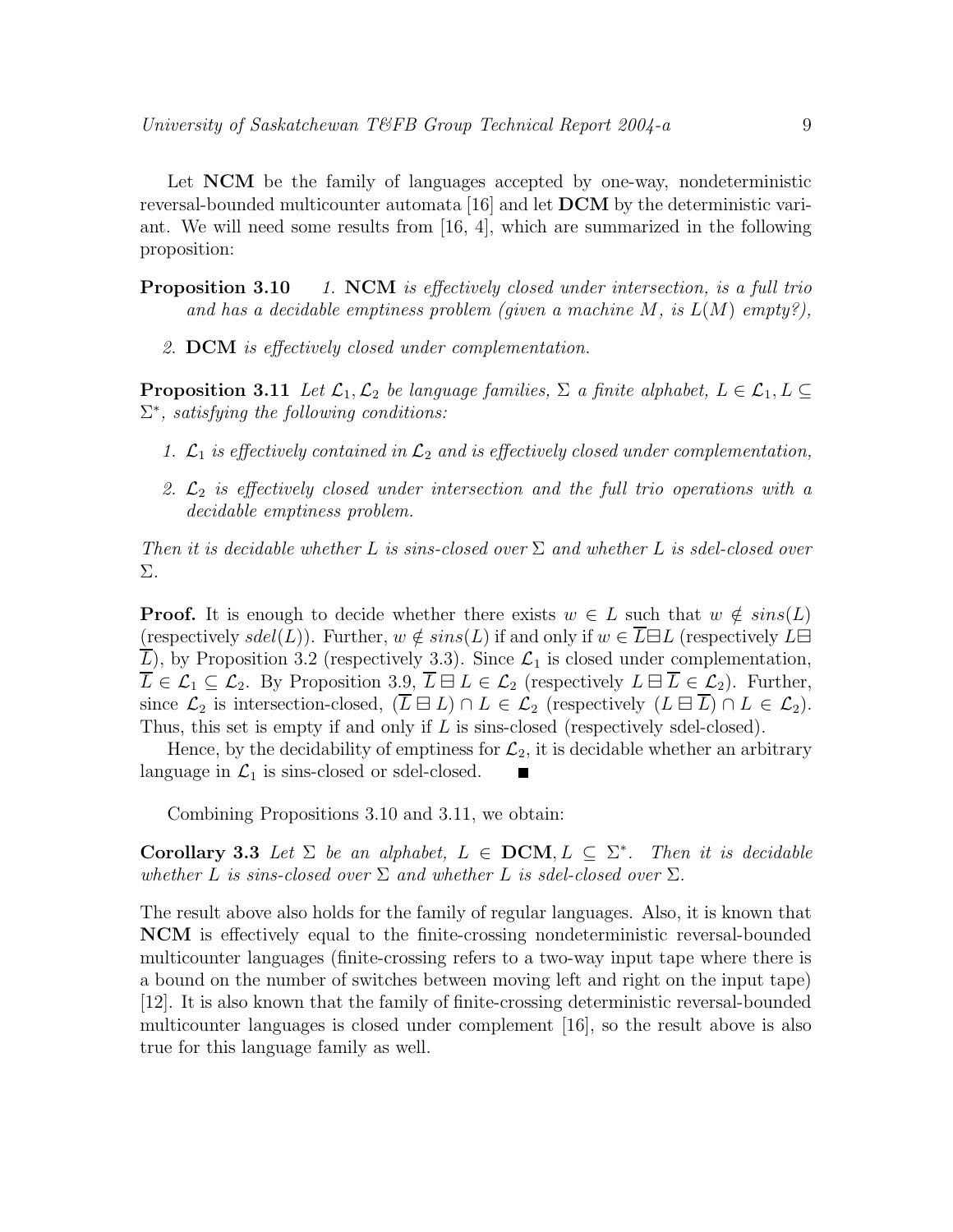The question arises of whether decidability remains true when nondeterminism is used. We will show that even for one-way, nondeterministic 1-reversal bounded single counter languages, it is undecidable whether an arbitrary language is sins-closed. Let  $NCM(1, 1)$  denote this language family.

A valid computation [15] of a Turing Machine M is a string  $cx_1cx_2c\cdots cx_mc$ where  $x_i$  is an instantaneous description of M for all i,  $x_1$  is an initial instantaneous description,  $x_m$  is an instantaneous description with final state and  $x_{i+1}$  follows from  $x_i$  by one move of M, for all i. An invalid computation of M is any string that is not of this form. It is known that the language of invalid computations of M can be accepted by a one-way, nondeterministic one-reversal bounded single counter machine  $|1|$ .

**Proposition 3.12** Let  $\Sigma$  be a finite alphabet,  $L \in \text{NCM}(1,1), L \subseteq \Sigma^*$ . Then it is undecidable whether L is sins-closed over  $\Sigma$  and whether L is sdel-closed over  $\Sigma$ .

**Proof.** Let M be a Turing Machine and let  $L \in \text{NCM}(1,1)$  be the language of invalid computations of M. Thus,  $\overline{L}$  is the language of valid computations of M. As noted above, L is sins-closed (respectively sdel-closed) if and only if  $L \cap (\overline{L} \boxminus L) = \emptyset$ (respectively  $L \cap (L \boxminus L) = \emptyset$ ).

Assume that  $\overline{L}$  is empty. Then clearly  $\overline{L} \boxminus L$  is empty and so  $L \cap (\overline{L} \boxminus L)$  is also. Similarly,  $L \cap (L \boxminus \overline{L})$  is empty.

Assume that there exists  $w \in \overline{L}$ . Then the string c is in L since c is an invalid computation (has to enter at least one state). Also,  $\{w\} \boxminus \{c\}$  is non-empty since  $c^{-1}w \in \{w\} \boxminus \{c\}$  and it is also an invalid computation. Thus,  $L \cap (\overline{L} \boxminus L)$  is nonempty. Similarly,  $wc \in L$  since it is an invalid computation always. Let  $w = w_1c$ . But then  $c \in w_1 c c \boxminus w_1 c$ . Consequently,  $L \boxminus \overline{L}$  is nonempty and  $L \cap (L \boxminus \overline{L})$  is nonempty since  $c$  is an invalid computation.

Thus,  $L \cap (\overline{L} \boxminus L) = \emptyset$  and  $L \cap (L \boxminus \overline{L}) = \emptyset$  if and only if  $\overline{L}$  is empty if and only if the language of valid computations of  $M$  is empty, which is undecidable.

Hence, it is undecidable whether  $L$  is sins-closed and whether  $L$  is sdel-closed.

**Corollary 3.4** Let  $\Sigma$  be an alphabet. It is undecidable whether a linear or contextfree language over  $\Sigma$  is sins-closed over  $\Sigma$ . Furthermore, it is undecidable whether a linear or context-free language over  $\Sigma$  is sdel-closed over  $\Sigma$ .

The question remains of whether decidability is still true when we remove the reversal-bounded condition on deterministic multicounter automata. We will see that this is not the case even when there is only one counter.

Let  $DCM(1)$  be the family of languages accepted by one-way deterministic single counter automata (no reversal bound).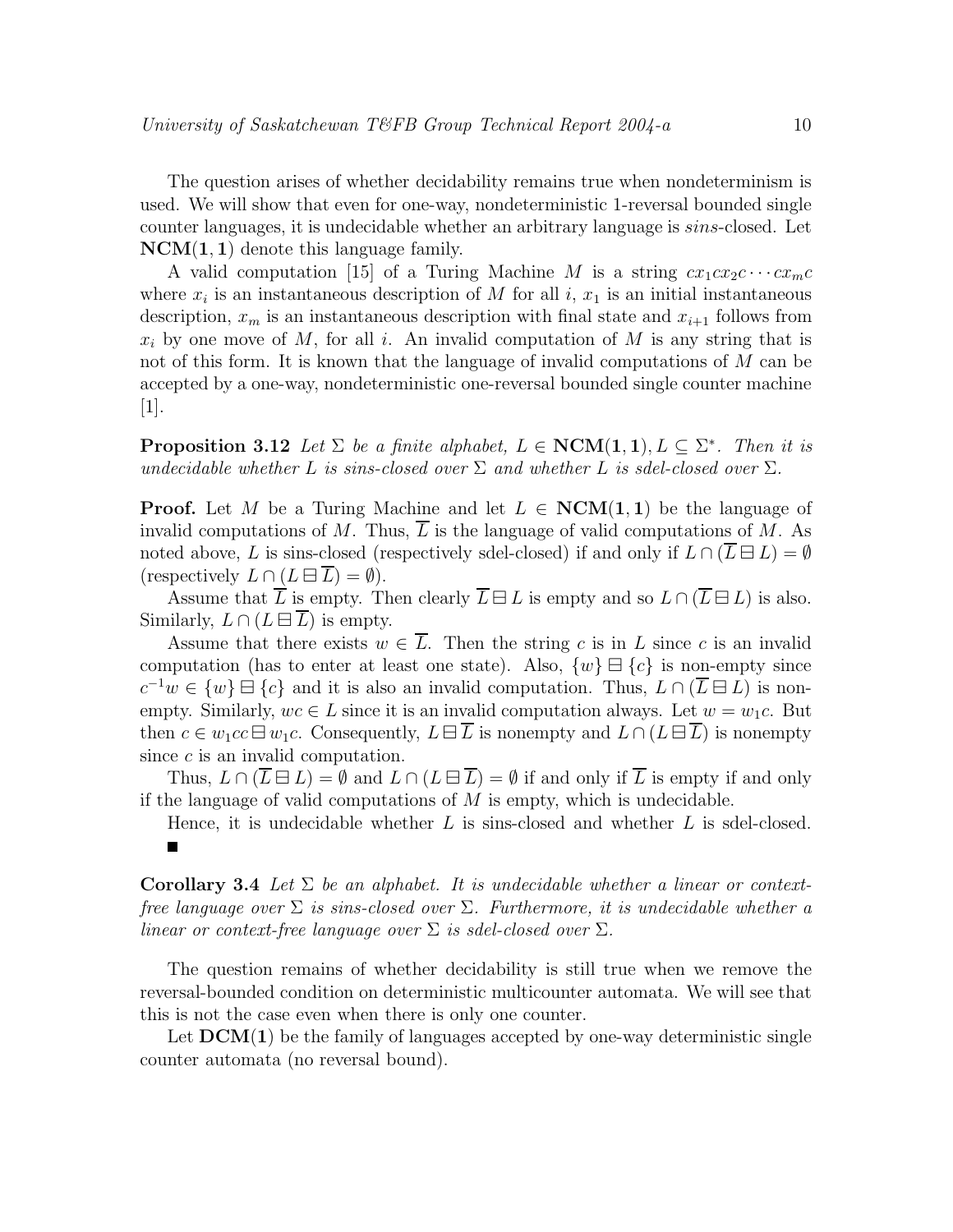**Proposition 3.13** Let  $\mathcal L$  be a language family,  $\Sigma$  an alphabet,  $L \in \mathcal L, L \subseteq \Sigma^*$  satisfying the following properties:

- 1. if  $L_1, L_2 \in \mathcal{L}, R$  a regular language, c, d new symbols, then  $c(L_1d)^+ \cup (L_2d)^+, L_1 \cup$  $R \in \mathcal{L}$ , both effective.
- 2.  $\mathcal L$  has an undecidable inclusion problem (given  $L_1, L_2 \in \mathcal L$ , is  $L_1 \subseteq L_2$ ?).

Then it is undecidable whether  $L \in \mathcal{L}$  is sins-closed over  $\Sigma$ .

**Proof.** Let  $L_1, L_2 \in \mathcal{L}$  and  $c, d$  be new symbols. Let  $L'_1 = c(L_1d)^+$  and  $L'_2 = (L_2d)^+$ . Let  $L_3 = \{a_1 \cdots a_n \mid c \in \text{alph}(a_2 \cdots a_n)\}\.$  It is obvious that  $L_3$  is a regular language and by the assumptions,  $L = L'_1 \cup L'_2 \cup L_3 \in \mathcal{L}$ . We will show that L is sins-closed if and only if  $L_2 \subseteq L_1$ . Let  $x \in L$ .

First, assume that  $x \in L'_1$ '<sub>1</sub>. Then  $\alpha \oplus x \subseteq L_3 \subseteq L$  for all  $\alpha \in L'_1$  $\zeta_1'$ . Also,  $\alpha \oplus x \subseteq$  $L_3 \subseteq L$  for all  $\alpha \in L_3$ . Further,  $\alpha \oplus x = \{udvdy \mid \alpha = udy, x = vd\}$ , d as above, for all  $\alpha \in L'_2$  where the first letter of v is c. Thus,  $\alpha \oplus x \subseteq L_3$  for all  $\alpha \in L'_2$  $\frac{1}{2}$ . Therefore,  $L'_1 \subseteq \text{sins}(L)$ .

Second, assume that  $x \in L_3$ . Then  $\alpha \oplus x \subseteq L_3 \subseteq L$  for all  $\alpha \in L'_1$  $\int_1$ . Also,  $\alpha \oplus x \subseteq L_3 \subseteq L$  for all  $\alpha \in L_2'$ '<sub>2</sub>. Further,  $\alpha \oplus x \subseteq L_3 \subseteq L$  for all  $\alpha \in L_3$ . Hence,  $L_3 \subseteq \text{sins}(L)$ .

Last, assume that  $x \in L_2'$ '<sub>2</sub>. Then  $\alpha \oplus x \subseteq L_2 \subseteq L$  for all  $\alpha \in L_2'$  $x_2'$ . Also,  $\alpha \oplus x \subseteq$  $L_3 \subseteq L$  for all  $\alpha \in L_3$ . Further,  $\alpha \oplus x \subseteq L$  if and only if  $\alpha \oplus x \subseteq L'_1$  $\int_1$  for all  $\alpha \in L'_1$  $\frac{1}{1}$ .

Thus, L is sins-closed if and only if  $\alpha \oplus x \subseteq L'_1$ '<sub>1</sub> for all  $\alpha \in L'_1$  $'_{1}, x \in L'_{2}$  $\frac{7}{2}$ . Assume that  $\alpha \oplus x \subseteq L'_1$ '<sub>1</sub> for all  $\alpha \in L'_1$  $'_{1}, x \in L'_{2}$ '<sub>2</sub>. Then it must be the case that  $L_2 \subseteq L_1$ . Assume that  $L_2 \subseteq L_1$ . Consequently,  $\alpha \oplus x \subseteq L'_1$ '<sub>1</sub> for all  $\alpha \in L'_1$  $'_{1}, x \in L'_{2}$  $\frac{1}{2}$ .

Hence, L is sins-closed if and only if  $L_2 \subseteq L_1$ , which is an undecidable problem.  $\blacksquare$ 

Corollary 3.5 Let  $L \in \text{DCM}(1)$ ,  $\Sigma$  an alphabet,  $L \subseteq \Sigma^*$ . Then it is undecidable whether L is sins-closed over  $\Sigma$ . In addition, it is undecidable whether a deterministic context-free language is sins-closed over  $\Sigma$ .

Proof. It is known that the inclusion problem is undecidable for the language family  $DCM(1)$  [16]. Moreover, the languages  $L_1'$  $L'_1$  and  $L'_2$  $\mathcal{L}_2'$  in the proof above are in  $\mathbf{DCM(1)}$ since  $DCM(1)$  is closed under marked<sup>2</sup> + and concatenation on the left by a new symbol [14]. Further  $L'_1 \cup L'_2 \in \mathbf{DCM}(1)$  since if the first letter is c then do the first automaton, otherwise do the second. It is also known that  $DCM(1)$  is closed under union with regular languages (This follows from the facts that  $DCM(1)$  is closed under complement,  $[14]$ ,  $DCM(1)$  is closed under intersection with regular languages

<sup>&</sup>lt;sup>2</sup>The marked + of a language L is  $(Ld)^+$  where d is a new symbol.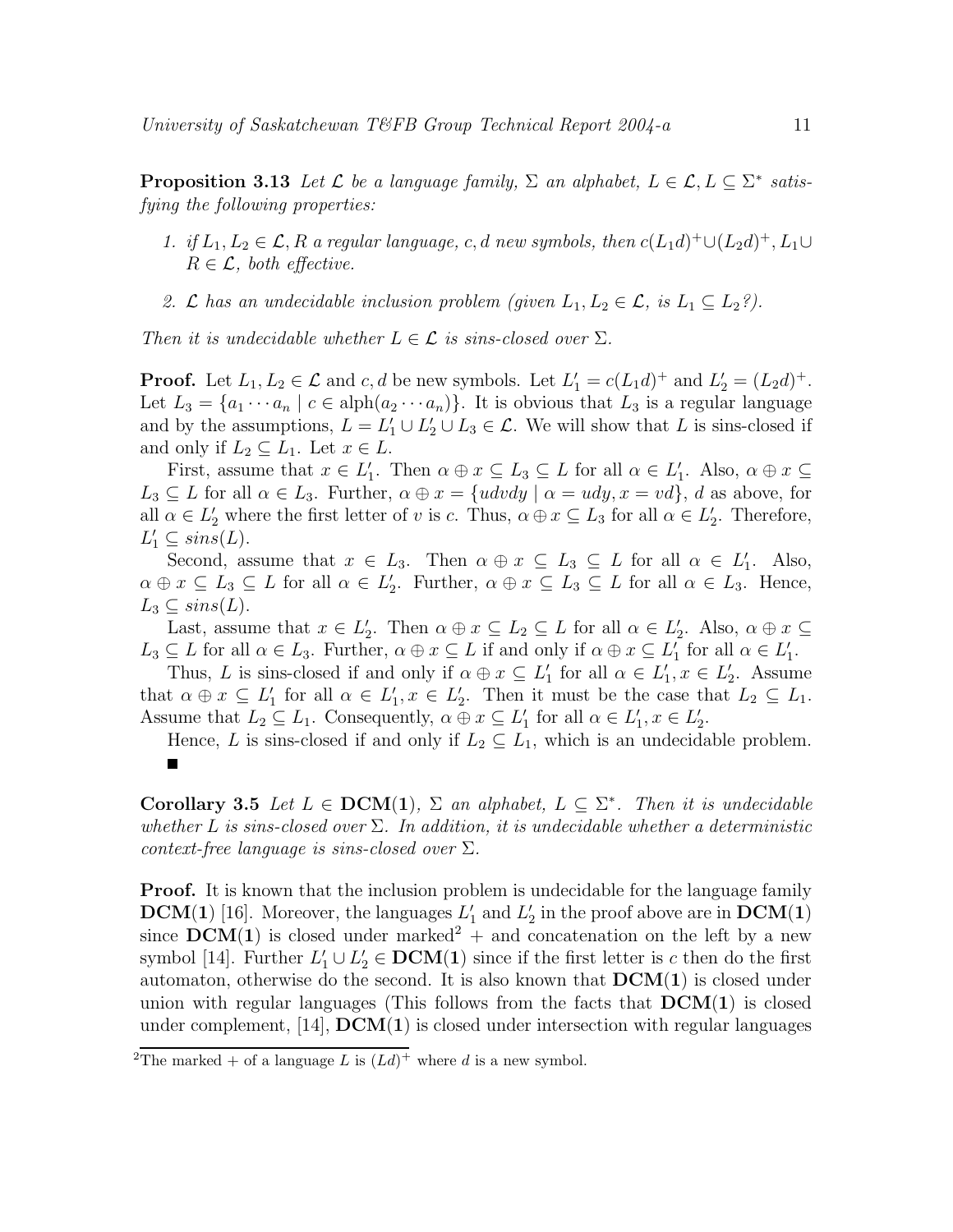since the standard proof [15] of closure of deterministic context-free languages under intersection with regular languages does not increase the size of the pushdown alphabet and the fact that  $L \cup R = \overline{(\overline{L} \cap \overline{R})}$  where R is a regular language). Thus, the corollary holds.

Similar to the results for **SINS**, we obtain undecidability with deterministic single counter languages for SDEL.

**Proposition 3.14** Let  $\mathcal L$  be a language family,  $\Sigma$  a finite alphabet,  $L \in \mathcal L, L \subseteq \Sigma^*$ satisfying the following properties:

1. if  $L_1, L_2 \in \mathcal{L}$ , c, d new symbols, then  $d c L_1 d \cup c L_2 d \in \mathcal{L}$  and  $\overline{L_1} \in \mathcal{L}$ , both effective,

2. L has an undecidable inclusion problem.

Then it is undecidable whether L is sdel-closed over  $\Sigma$ .

**Proof.** Let  $L_1, L_2 \in \mathcal{L}$  and  $c, d$  be new symbols. Let  $L'_1 = d c \overline{L_1} d$ ,  $L'_2 = c L_2 d$  and let  $L = L_1 \cup L_2 \in \mathcal{L}$ , by assumption.

We will show that L is sdel-closed if and only if  $L_2 \subseteq L_1$ . Let  $x \in L$ .

First, assume that  $x \in L_1'$ '<sub>1</sub>. Then  $\alpha \ominus x = \emptyset \subseteq L$  for all  $\alpha \in L'_1$ 1 . Further,  $\alpha \ominus x = \emptyset \subseteq L$  for all  $\alpha \in L_2'$ <sup>2</sup>. Hence,  $L'_1 \subseteq \text{sdel}(L)$ .

Then, assume that  $x \in L_2'$ '<sub>2</sub>. So,  $\alpha \ominus x = \emptyset \subseteq L$  for all  $\alpha \in L'_2$  $x_2'$ . Further,  $\alpha \ominus x$  is always equal to either  $\{d\}$  or the emptyset for each  $\alpha \in L'$  $\Lambda_1'$ . Assume that  $\{d\} = \alpha \ominus x$ . Thus,  $\alpha = dcvd$  and  $x = cvd$  for some  $v \in \overline{L_1} \cap L_2$ . Hence,  $L_2 \nsubseteq L_1$ . Assume that  $\alpha \ominus x = \emptyset$ . Thus,  $v \notin \overline{L_1} \cap L_2$  where  $\alpha = dcvd$ ,  $x = cvd$ . So, if  $L'_1 \ominus L'_2 = \emptyset$  then  $L_1 \cap L_2 = \emptyset$  and  $L_2 \subseteq L_1$ . Of course,  $\emptyset \subseteq L$  and  $\{d\} \nsubseteq L$ .

Hence, L is sdel-closed if and only if  $L_2 \subseteq L_1$ , which is an undecidable problem.  $\blacksquare$ 

In the proof above, it is immediate that  $L_1'$  $L'_1, L'_2 \in \mathbf{DCM}(1)$  since  $\mathbf{DCM}(1)$  is closed under concatenation on the left and right by a new symbol and also complementation [14]. Also,  $L \in \text{DCM}(1)$  since if the first letter is d then do  $M'_1$  otherwise do  $M'_2$ .

**Corollary 3.6** Let  $\Sigma$  be an alphabet,  $L \in \mathbf{DCM}(1), L \subseteq \Sigma^*$ . Then it is undecidable whether L is sdel-closed over  $\Sigma$ . Moreover, it is undecidable whether a deterministic context-free language is sdel-closed over  $\Sigma$ .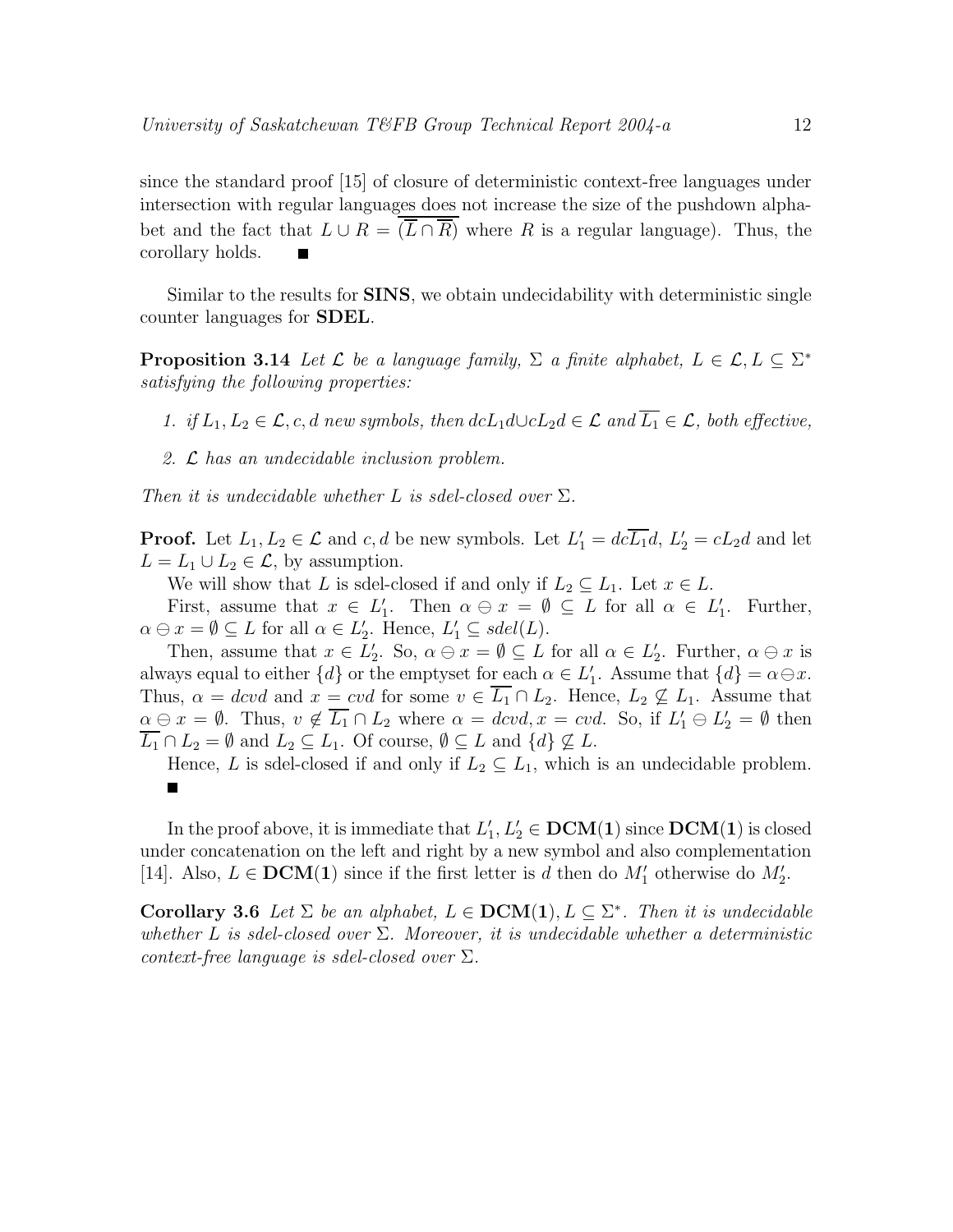#### 4 Hi, dlad and ld

There are also three unary operations, hi, dlad and ld from [7, 8, 9], inspired by intramolecular DNA recombination. We now recall the definitions of the hi and dlad operations.

Definition 4.1 Let  $w \in \Sigma^*$ .

1. The hairpin inverse of w, denoted by  $hi(w)$  is defined as

$$
hi(w) = \{xpy^Rp^Rz \mid w = xpyp^Rz \text{ and } x, y, z \in \Sigma^*, p \in \Sigma^+\}.
$$

2. The double loop with alternating direct pointers operation on w, denoted by  $dlad(w)$  is defined as

$$
dlad(w) = \{x p \alpha q y p \beta q z \mid w = x p \beta q y p \alpha q z, x, y, z, \alpha, \beta \in \Sigma^*, p, q \in \Sigma^+ \}.
$$

The operations are then extended to unary operations on languages in the natural way.

We recall the following lemma from [3, 4].

**Lemma 4.1** Let  $w \in \Sigma^*$ . Then

$$
1. \quad hi(w) = \{xay^Raz \mid w = xayaz, a \in \Sigma, x, y, z \in \Sigma^*\},
$$

2.  $dlad(w) = \{xa\alpha bya\beta bz \mid w = xa\beta bya\alpha bz, x, y, z, \alpha, \beta \in \Sigma^*, a, b \in \Sigma\}.$ 

We call the letters a and b above the pointers.

Based on Lemma 4.1, we shall always assume without loss of generality that the pointers for the hi and dlad operators are of length one.

We find it convenient for Proposition 4.1 to first define the following variant of the hairpin inversion operator. This variant forces the pointer to be a particular letter.

**Definition 4.2** Let  $\Sigma$  be an alphabet,  $w \in \Sigma^*$  and let  $a \in \Sigma$ . The a-projected hairpin inverse of w, denoted by  $hi_a(w)$  is defined as  $hi_a(w) = \{xay^Raz \mid w = xayaz, x, y, z \in$  $\Sigma^*$ }.

We extend this definition to languages similar to above.

**Lemma 4.2** Let  $\mathcal L$  be a trio closed under hi. Then for each  $L \in \mathcal L$  over  $\Sigma$ , and for each  $a \in \Sigma$ ,  $hi_a(L) \in \mathcal{L}$ .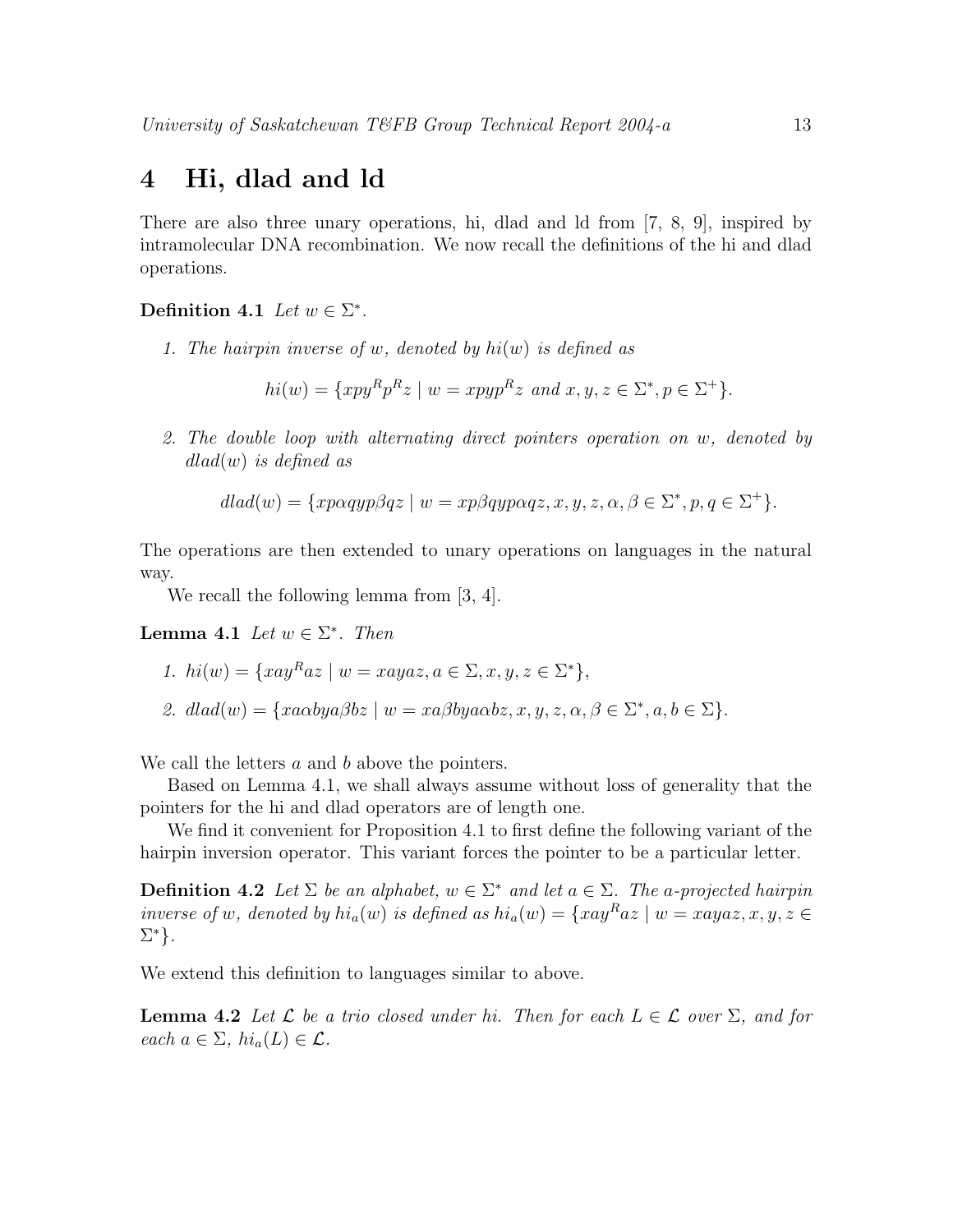**Proof.** Let  $\$_1, \$_2, \$_3, \$_4$  be new symbols. We construct an nondeterministic gsm M that outputs the input until it reaches an arbitrary occurrence of the letter a. Then, M outputs  $\mathcal{S}_1$  as  $\mathcal{S}_2$ . Then, M continues to output the input until another arbitrary occurrence of the letter a, where M outputs  $\hat{\mathcal{F}}_3a\hat{\mathcal{F}}_4$  and continues to output the input. Let h be a homomorphism that erases all \$ symbols and leaves all others fixed. Consider  $L' = h(hi(M(L)) \cap \Sigma^* \S_1 a \S_3 \Sigma^* \S_2 a \S_4 \Sigma^*).$  It is clear that  $L' = hi_a(L)$ . Furthermore, every trio is closed under  $\lambda$ -free nondeterministic gsm mappings, limited erasing homomorphisms that do not introduce the empty word and intersection with regular languages.

This shows that every hi-closed trio is also closed under the projected hi operator, for each letter. This will significantly simplify the proof of Proposition 4.1.

Next, we see that for all trios, closure under *dlad* is a consequence of closure under hi.

#### **Proposition 4.1** Let  $\mathcal{L}$  be a trio closed under hi. Then  $\mathcal{L}$  is closed under dlad.

**Proof.** Let  $L \in \mathcal{L}$  over  $\Sigma$ . Let M be an  $\lambda$ -free a-transducer  $M = (Q, \Sigma, \Sigma \cup \mathcal{L})$  $(\Delta, \delta, q_0, \{q\})$  where  $\Delta = \{\$\,\$\_1,\$\_2,\$\_3\},$  all new symbols,  $\Sigma$  is the input alphabet,  $\Sigma \cup \Delta$  is the output alphabet,  $Q = \{q_0, q\} \cup \{q_a, q_{ab}, q'_a\}$  $a \mid a, b \in \Sigma$  is the set of states, q is the final state and the transitions are defined by,  $\delta = \{(q_0, a, a, q_0), (q_0, a, \$\$, a, q_a),\}$  $(q_a, b, b, q_a), (q_a, b, b\$_1\$_2, q_{ab}), (q_{ab}, c, c, q_{ab}), (q_{ab}, a, \$_2\$_3a, q'_b)$  $\binom{b}{b}, \left(q'_{b}\right)$  $b<sub>b</sub>, c, c, q'_{b}$  $\binom{b}{b}$ ,  $\left(q_t^{\prime}\right)$  $b, b, b\$ <sub>3</sub>\\$, q),  $(q, c, c, q)$  for all  $a, b, c \in \Sigma$ . Intuitively, M outputs the input until it reaches an arbitrary input letter p, where M outputs  $\mathcal{F}_1$  and continues outputting the input. Then at an arbitrary letter q, M outputs  $q\mathfrak{F}_1\mathfrak{F}_2$  and continues to output the input. Then, at an arbitrary occurrence of the letter  $p$  (the same letter as above which we keep track of using the subscript on the states), M outputs  $\frac{1}{2} \frac{1}{2} \frac{1}{2}$  and continues to output the input. Then, at an arbitrary occurrence of q (also as above), M outputs  $q\$ \_3\. Let  $L' = M(L)$ . Every word of L' is of the form

$$
x\$\$\substack{1\\1}\beta q\$\substack{1\\3}\$\substack{2\\2}\$\substack{3\\3}\rho\alpha q\$\substack{3\\3}\$\substack{2}
$$
\n
$$
(1)
$$

with  $x, y, z, \alpha, \beta \in \Sigma^*, p, q \in \Sigma$ . Consider  $L'' = \operatorname{hi}_{s_3}(\operatorname{hi}_{s_2}(\operatorname{hi}_{s_1}(\operatorname{hi}_s(L'))))$ . This sequence of operations first flips the entire subword between the first and last pointer, then the three subwords between each pointer. Thus, the word of  $L''$  corresponding to the word in (1) is of the form,

$$
x \$\$_3p\alpha q \$_3\$_2y\$_2\$_1p\beta q\$_1\$z.
$$

Let  $h$  be a homomorphism that erases all  $\frac{1}{2}$  letters and leaves all others unchanged. Clearly,  $h(L'') = dlad(L)$ . Furthermore, every hi-closed trio is closed under the projected hi operators,  $\lambda$ -free gsm mappings and limited erasing homomorphisms that do not introduce the empty word.

Hence, every *hi*-closed trio is closed under dlad. П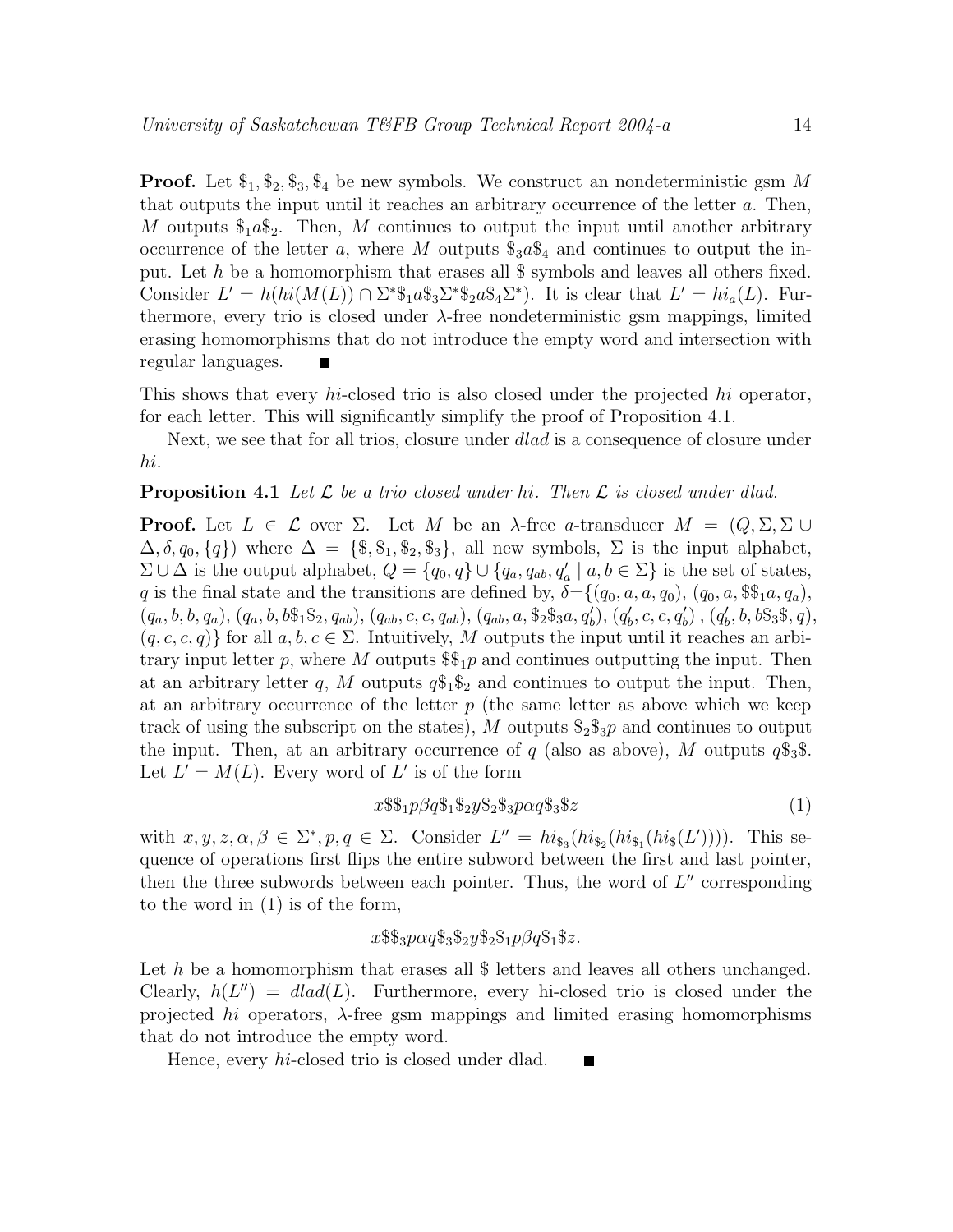This serves to simplify the closure of some language families under *dlad* [4]. Furthermore, this result combined with the proof that every full trio is closed under the ld bio-operator, implies that every hi-closed full trio is closed under all three bio-operators inspired by intramolecular DNA recombination [7, 8, 9].

Corollary 4.1 Every hi-closed full trio is closed under hi, dlad and ld.

This shows the power and importance of the hairpin inversion operation.

#### 5 Hi-closed languages

The previous section demonstrates the importance of the hairpin inversion operation.

In this section, we will study languages that are closed under hairpin inversion.

We say that a language  $L \subseteq \Sigma^*$  is hi-closed if  $hi(L) \subseteq L$ .

Example  $5.1$ 1.  $hi(a^+) = aa^+$ 

- 2. Let  $L_{ab} = \{w \mid |w|_a = |w|_b \ge 0\}$ . Then  $hi(L_{ab}) = \{w \mid |w|_a = |w|_b > 1\}$ .
- 3.  $hi({a^n b^n | n \ge 0}) = {a^n b^n | n \ge 2}$

$$
\text{4. } hi(\{abcd\}) = \{acba\}
$$

We see that numbers  $(1), (2)$  and  $(3)$  of example 3.1 are hi-closed.

We denote the family of hi-closed languages by  $\mathbf{H}\mathbf{I}$ . By the definition of hiclosed languages, it is clear that if  $L \in \mathbf{H}$ ,  $w \in L$  then  $hi(w) \subseteq L$ . We note that  $hi(hi(L)) \subseteq L$ . Also, if  $w \in L$  and  $w = uavax$  for some  $a \in \Sigma$ , then  $w \in hi(hi(w))$ . Therefore, for all  $w \in L$  such that  $|w|_a \geq 2$  for some  $a \in \Sigma$ ,  $w \in hi(L)$ . Let  $R_{\Sigma}$  be the finite set of all words over  $\Sigma$  such that  $w \in R_{\Sigma}$  implies that  $|w|_a < 2$  for all  $a \in \Sigma$ . Hence, if L is hi-closed, it follows that  $L - R_{\Sigma} = hi(L)$ .

By the effective closure of regular languages under hi [3] and the decidability of the inclusion problem, we obtain:

**Proposition 5.1** Let L be a regular language. Then it is decidable whether  $L \in \textbf{HI}$ .

This could also be shown by taking the set difference of L with the finite language  $R_{\Sigma}$  and testing for equality with  $hi(L)$ .

We would like to consider similar questions for more general families of languages. We first will need to develop some notation.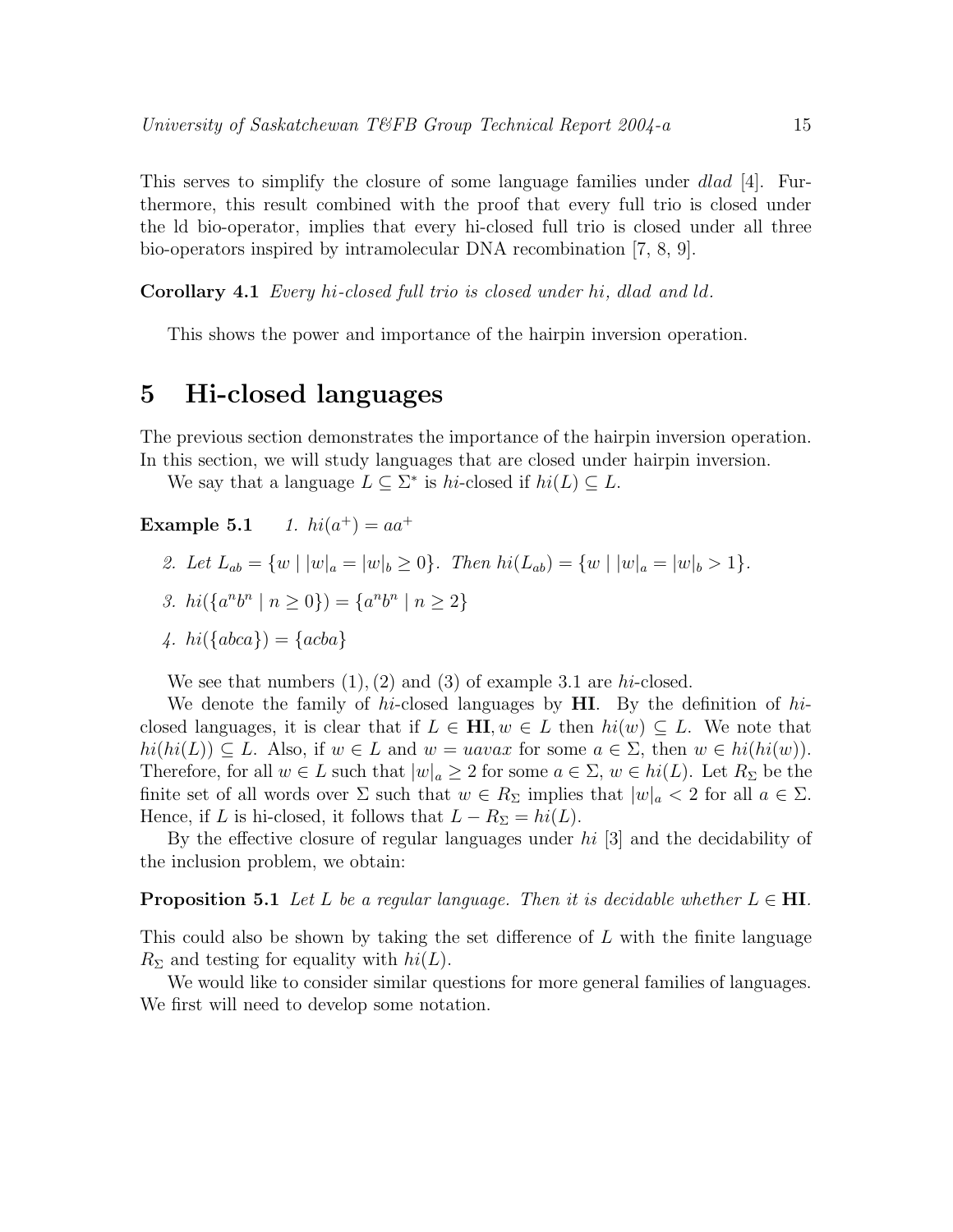**Definition 5.1** Let  $w \in \Sigma^*, \Sigma = \{a_1, \ldots, a_k\}$ . We denote by

$$
\pi(w) = \begin{cases}\n\lambda & \text{if } w = \lambda, \\
a_{i_1} \cdots a_{i_m} & \text{otherwise if } w = a_{i_1}^{j_1} \cdots a_{i_m}^{j_m}, i_l \neq i_{l+1} \text{ for} \\
& \text{all } 1 \leq l \leq m-1 \text{ and } j_i > 0 \text{ for all } 1 \leq i \leq m.\n\end{cases}
$$

We define an equivalence relation  $\equiv \subseteq \Sigma^* \times \Sigma^*$  by  $w \equiv w'$  if and only if  $\pi(w) =$  $\pi(w')$  and  $\Psi(w) = \Psi(w')$ . We denote by [w] the equivalence class of w.

**Proposition 5.2** Let  $\Sigma = \{a, b\}$ ,  $L \subseteq \Sigma^*$ . Then L is a (potentially infinite) union of equivalence classes of  $\equiv$  if and only if  $L \in H$ .

**Proof.** " $\Rightarrow$ " Suppose that L is a union of equivalence classes of  $\equiv$ . Let  $w \in hi(L)$ . Thus  $w = uav^Ray$  where  $w' = uavay \in L$ . Notice that  $\Psi(ava) = \Psi(av^Ra)$ . Furthermore, since L is over a binary alphabet,  $\pi(ava) = \pi(av^Ra)$ . Thus,  $\Psi(w) = \Psi(w')$  and  $\pi(w) = \pi(w')$ . Consequently,  $w \equiv w'$ ,  $w \in L$  and  $hi(L) \subseteq L$ .

" $\Leftarrow$ " Suppose  $L \in \mathbf{H}$ . Therefore,  $hi(L) \subseteq L$ . Let  $w \in L$ . Consider  $v \in [w]$ . Thus,  $\Psi(v) = \Psi(w)$  and  $\pi(v) = \pi(w)$ . We will show that  $v \in L$ . If  $w = v = \lambda$  then  $v \in L$ . Assume then that  $w, v \in \Sigma^{+}$ . First, we will show that if the maximal common prefix <sup>3</sup> of v and w is of size n, where  $0 \le n \le |w|$ , then we can construct a word  $w' \in L$  such that  $[v] = [w] = [w']$  and the maximal common prefix of v and w' is of size greater than  $n$ .

We note that the maximal common prefix of  $w$  and  $v$  must be at least one since  $\pi(w) = \pi(v)$ . If the maximal common prefix of w and v is of length |w|, then  $w = v \in L$ . Assume that the maximal common prefix of v and w is of length  $n, 1 \leq n \leq |w|$ . Let the  $n+1<sup>st</sup>$  position of w be c, the  $n+1<sup>st</sup>$  position of v be d (with  $c \neq d$ ) and the common  $n^{\text{th}}$  position be e, where  $c, d, e \in \{a, b\}$ . Indeed,  $w = x e c x_1, v = x e dy_1, x, x_1, y_1 \in \{a, b\}^*, e, c, d \in \{a, b\}, c \neq d.$ 

Assume that  $e = c$ , therefore  $w = xccx_1, v = xcdy_1$ . Since  $|w|_d = |v|_d$  and  $\Sigma$  is binary, it follows that  $w = xccx_2dx_3$ , with  $x_2 \in c^*$ ,  $x_3 \in \Sigma^*$ . Furthermore, since  $|w|_c = |v|_c$  and  $\Sigma$  is binary, it follows that  $v = xcy_2dcy_3$ , with  $y_2 \in d^*$ ,  $y_3 \in$ Σ<sup>\*</sup>. However, since  $\pi(w) = \pi(v)$ , (in particular since  $\pi(cy_2dc) = \pi(cdc)$ ), we can rewrite  $w = xccx_2dx_4cx_5, x_2 \in c^*, x_4 \in d^*, x_5 \in \Sigma^*$ . Because L is hi-closed,  $w' =$  $x c x_4^R dx_2^R c c x_5 \in L, [w'] = [w]$  since  $\Sigma$  is binary and the maximal common prefix of v and  $w'$  is of length greater than  $n$ .

Assume that  $e = d$ , therefore  $w = xdcx_1$ ,  $v = xddy_1$ . We say that a word  $\alpha$  is an infix of  $\beta$ , denoted  $\alpha \leq_{i} \beta$  if there exists words  $\alpha_1, \alpha_2 \in \Sigma^*$  such that  $\beta = \alpha_1 \alpha \alpha_2$ .

<sup>&</sup>lt;sup>3</sup>The maximal common prefix of  $v, w \in \Sigma^*$ , is the longest, unique word  $u \in \Sigma^*$  such that  $v = uv_1, w =$  $uv_2$  for some  $v_1, v_2 \in \Sigma^*$ .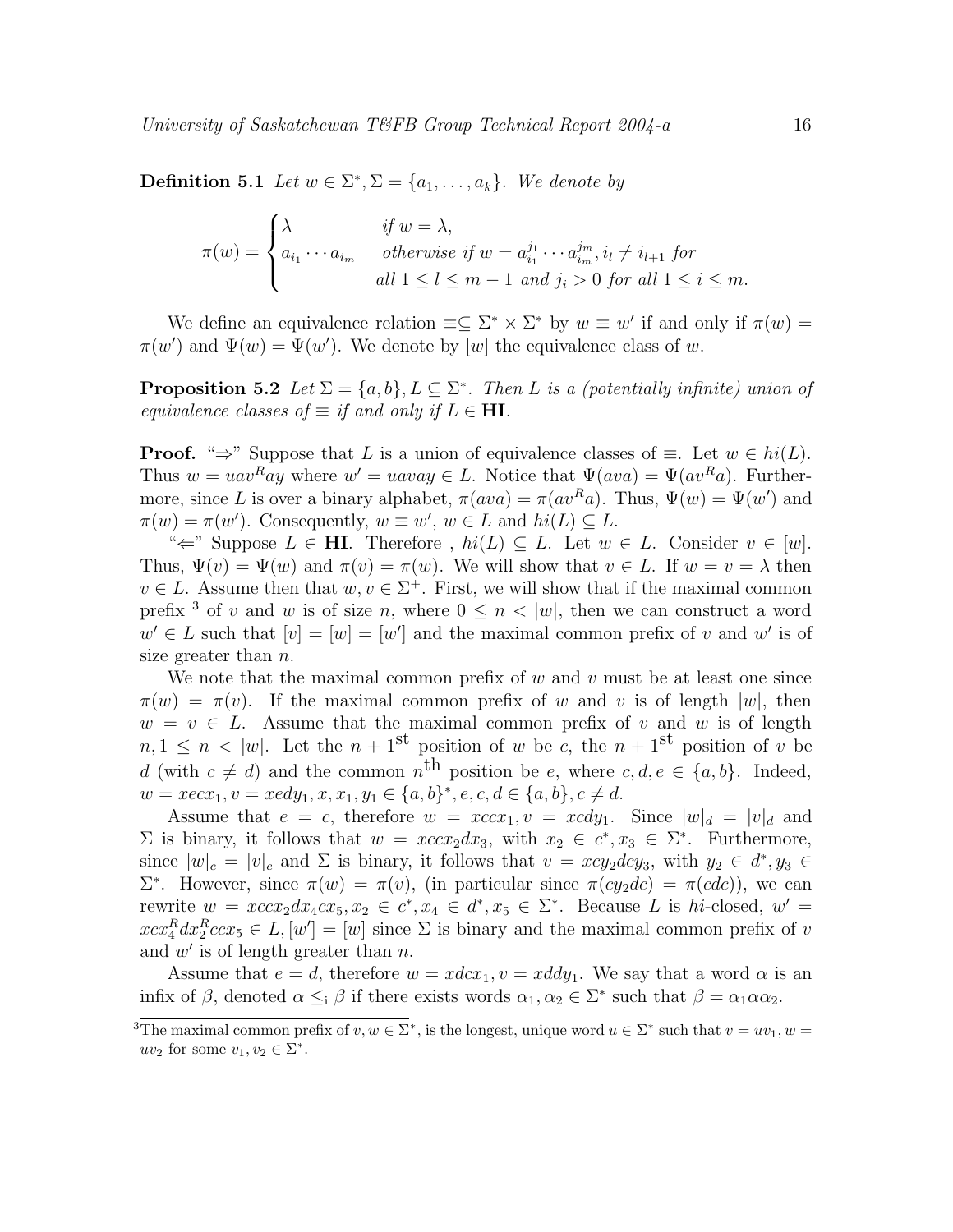#### Claim 5.1  $dd \leq_i x_1$ .

**Proof.** Assume otherwise. We know that both  $\pi(dx_1) = \pi(ddy_1)$  and that  $\Psi(dx_1) = \pi(dy_1)$  $\Psi(ddy_1)$  hold. By the assumption,  $dcx_1 \in (dc^+)^m c^*$  for some  $m \geq 1$ . Since,  $\pi(dcx_1) = \pi(ddy_1)$ , it must be the case that  $ddy_1 \in (d^+c^+)^m c^*$ . However,  $|ddy_1|_d > m$ since the first two letters are dd and  $|dcx_1|_d = m$ , a contradiction.

Consequently,  $w = xdcx_2ddx_3$  for some  $x_2, x_3 \in \Sigma^*$ . Furthermore,  $w' = xddx_2cdx_3 \in$ L for some  $x_2, x_3 \in \Sigma^*$  since L is hi-closed, it is clear that  $[w] = [w']$  since  $\Sigma$  is binary and the maximal common prefix of w' and v is of length at least  $n + 1$ .

Therefore, if the maximal common prefix is of length  $|w|$ , then  $w = v \in L$ . Assume that the maximal common prefix is of size  $1 \leq n \leq |w|$ . Then we can construct a word  $w' \in L$  such that  $[v] = [w] = [w']$  and the maximal common prefix of w' and v is of length greater than n. Therefore, by way of induction, we can construct a word  $w^i$ with maximal common prefix of size |v| with v such that  $[v] = [w] = [w^i]$  and  $w^i \in L$ . Thus,  $v = w^i \in L$  and  $[v] \subseteq L$ .

Hence L is a union of equivalence classes of  $\equiv$  if and only if L is hi-closed. ┓

Thus,  $L \in HI$ ,  $L \subseteq \{a, b\}^*$  is a (potentially infinite) union of equivalence classes of ≡. However, each equivalence class has a relatively simple structure. Indeed, for any equivalence class  $[w]$  where  $w \in L$ , we can uniquely represent  $[w]$  by the number of a's of any word in  $[w]$ , the number of b's of any word in  $[w]$ , the number n where for every word  $v \in [w], v \in (c^+d^+)^n c^*, c, d \in \{a, b\}, c \neq d$ , the starting letter c, and whether the trailing  $c^*$  is empty or not.

Let **NPCM** be the family of languages accepted by machines defined by a nondeterministic pushdown augmented by k-reversal bounded counters, for any  $k$ , and a one-way input tape. It is known that the emptiness problem is decidable for  $NPCM$ [16, 13]. Let DPCM be the family of languages accepted by the deterministic variant. It is known that **DPCM** is closed under complement [16]. Using ideas in [13], we can prove the following proposition:

#### **Proposition 5.3** Let  $\Sigma = \{a, b\}$ ,  $L \in \textbf{DPCM}$ ,  $L \subseteq \Sigma^*$ . Then it is decidable whether  $L \in \textbf{HI}.$

**Proof.** Let  $L = L(M) \in \text{DPCM}$  for some machine M. We will construct a machine  $M' \in \textbf{NPCM}$  such that  $L(M') = \emptyset$  if and only if  $L \in \textbf{HI}$ . Let \$ be a new symbol. Indeed, M' will accept all words  $w\$  w' where  $w \in L$ ,  $w' \in \overline{L}$  and  $[w] = [w']$ . Let  $w\$  w' be the input. By Proposition 5.2,  $L(M') = \emptyset$  if and only if  $L \in \mathbf{H}\mathbf{I}$ .

Construct  $M'$  such that  $M'$  simulates  $M$  on  $w$  and in parallel, records the first letter c and the last letter e in the finite control and  $n_1, n_2, n_3$  in three new 1-reversalbounded counters, where  $n_1 = |w|_a$ ,  $n_2 = |w|_b$  and  $n_3$  is such that  $w \in (c^+d^+)^{n_3}c^*$  for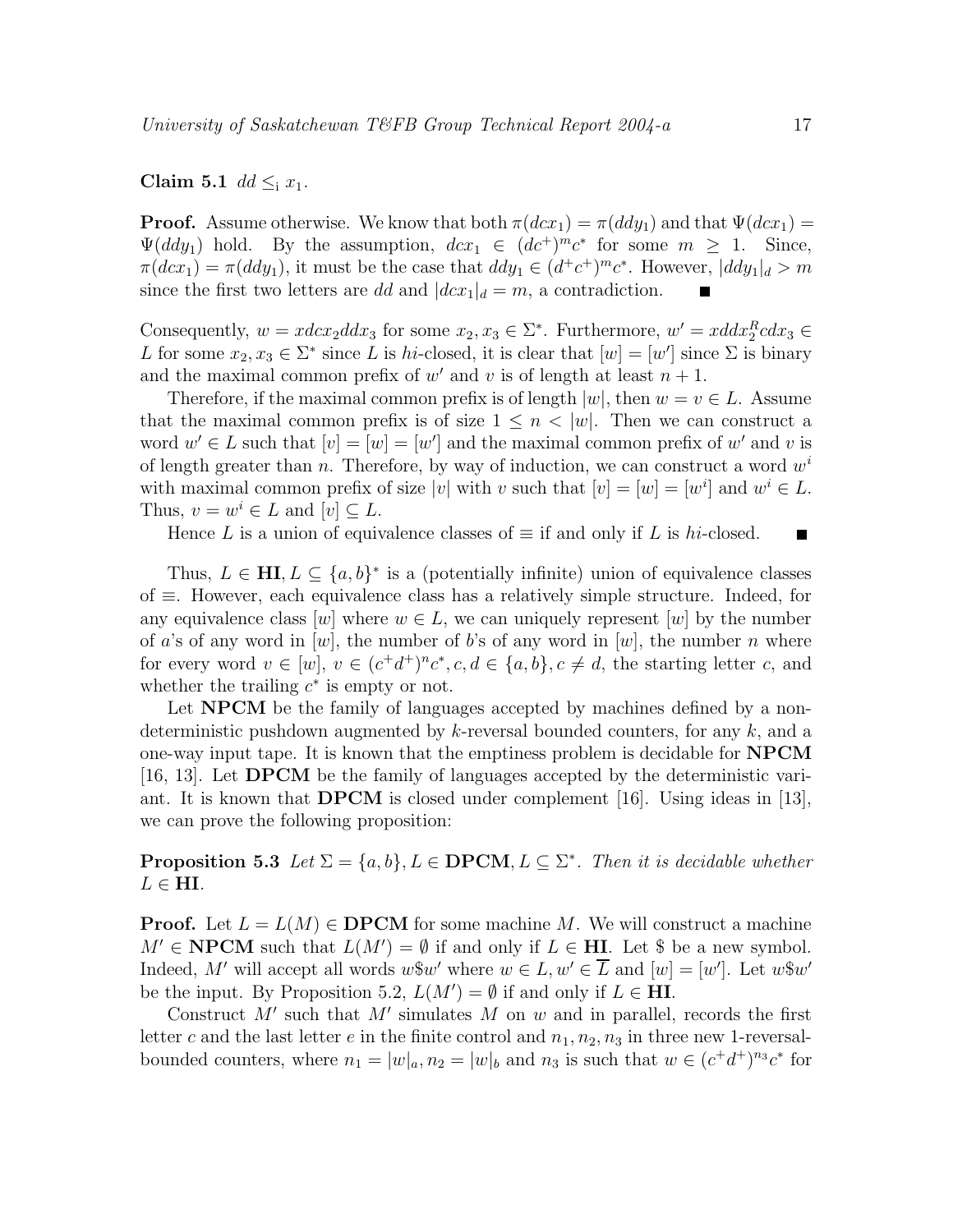some  $c, d \in \{a, b\}, c \neq d$ . If  $w \in L$ , then, in parallel, verify both that  $w' \in \overline{L}$  and that  $[w'] = [w]$ , ie.  $|w'|_a = n_1$ ,  $|w'|_b = n_2$ , the first letter is c, the last letter is e, and that  $n_3$  is such that  $w' \in (c^+d^+)^{n_3}c^*$ . Thus  $w\$  w' \in L(M') if and only if  $w \in L$ ,  $w' \notin L$ such that  $[w] = [w']$ .

Hence it is decidable whether  $L \in H\mathbf{I}$ .

Corollary 5.1 Let  $\Sigma = \{a, b\}$ , L a deterministic context-free language,  $L \subseteq \Sigma^*$ . Then it is decidable whether  $L \in \mathbf{HI}$ .

 $\blacksquare$ 

We, as yet, have been unable to prove this for alphabets of arbitrary size.

The question arises of whether decidability remains true when nondeterminism is used. We will show that even for one-way, nondeterministic 1-reversal bounded single counter languages, it is undecidable whether an arbitrary language is  $hi$ -closed. Let NCM(1, 1) denote this language family.

To see the undecidability of hi-closure for this family, we observe that it is undecidable whether the language accepted by an arbitrary Turing Machine M that makes at least two moves and has distinct initial and final states is empty. Furthermore, it is known that the language of invalid computations of M can be accepted by a one-way, nondeterministic one-reversal bounded counter automaton [1]. We will use the following lemma:

**Lemma 5.1** Let  $L \subseteq \Sigma^*$  and let  $L \in \textbf{HI}$ . Then  $w = cw_1cw_2cw_3c \in L$  if and only if  $w' = c w_3 c w_2 c w_1 c \in L.$ 

**Proof.** Assume  $w = cw_1cw_2cw_3c \in L$ . Then  $cw_3^Rcw_2^Rcw_1^Rc \in L$  by reversing the word between the two outermost c's and  $cw_3cw_2cw_1c \in L$  by then reversing the word between the first two  $c$ 's, the second and third  $c$  and then the third and fourth  $c$ . The converse is similar.

**Lemma 5.2** Let M be a Turing Machine that has disjoint start and final states and makes at least two moves before accepting any word. Let  $L_M$  be the language of invalid computations of M. Then  $L_M$  is hi-closed if and only if  $L_M = \Sigma^*$ .

**Proof.** " $\Rightarrow$ " Assume that  $L_M$  is hi-closed and  $L_M \neq \Sigma^*$ . Thus there exists a valid computation  $cx_1cx_2c \cdots cx_mc$ . However,  $cx_mx_2c \cdots cx_1c \in L_M$  since  $m > 2$  and the final and initial states are disjoint. But since  $L_M$  is hi-closed,  $cx_1cx_2c\cdots cx_m c \in L_M$ , by Lemma 5.1, a contradiction.

" $\Leftarrow$ " It is immediate that  $\Sigma^*$  is hi-closed.

This, in conjunction with the fact that it is undecidable whether a Turing Machine that has disjoint initial states and final states that must make at least two moves on an accepting computation is empty, we obtain: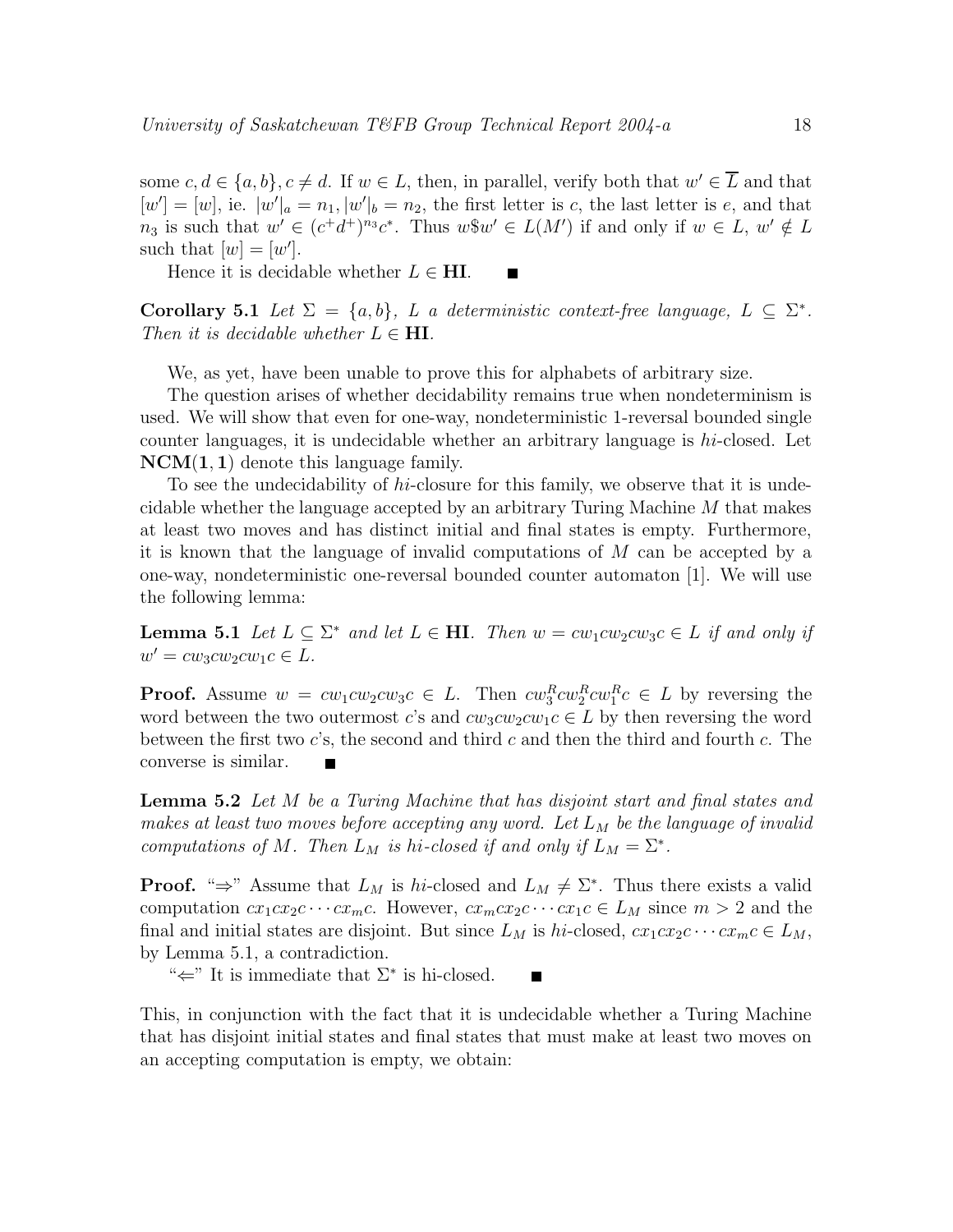**Proposition 5.4** Let  $L \in \text{NCM}(1,1)$ . Then it is undecidable whether  $L \in \text{HL}$ .

As corollary, it is immediate that:

Ē

Corollary 5.2 Let L be a context-free or linear language. Then it is undecidable whether  $L \in \textbf{HI}$ .

We next sum up the closure properties of the family **HI**.

**Proposition 5.5** The family of hi-closed languages is not closed under (i) intersection with regular languages, (ii) intersection with finite languages, (iii) homomorphism, (iv)  $\lambda$ -free homomorphism, (v) concatenation, (vi) \*, (vii) + or (viii) inverse homomorphism.

**Proof.** (i),(ii) Let  $L_1 = \{abaa, aaba\} \in \mathbf{H}$ . However,  $L_1 \cap \{abaa\} = \{abaa\} \notin \mathbf{H}$ . Hence, HI is not closed under intersection with regular or finite sets.

(iii),(iv) Let  $L_2 = \{ccabd\} \in \mathbf{H}\mathbf{I}$ . Let h be a homomorphism that maps the letter d to c and leaves all others unchanged. But,  $h(L) = \{ccabc\} \notin H\mathbf{I}$ . Hence, HI is not closed under homomorphism or  $\lambda$ -free homomorphism.

(v) Let  $L_3 = \{ccab\}, L_4 = \{cc\} \in \mathbf{H}\mathbf{I}$ . But,  $L_3L_4 = \{ccabcc\} \notin \mathbf{H}\mathbf{I}$ . Hence  $\mathbf{H}\mathbf{I}$  is not closed under concatenation.

(vi), (vii) Let  $L_5 = L_3^*$ <sup>\*</sup><sub>3</sub>. Then *ccabccab*  $\in L_5$ , but *ccbaccab*  $\notin L_5$ . Hence **HI** is not closed under  $\ast$ . Similarly, **HI** is not closed under  $+$ .

(viii) Let  $L_6 = \{bcdebc, bcbedc, bedcbc\}$ . Let h be a homomorphism from the set  ${a, d, e}^*$  to  ${b, c, d, e}^*$  that maps a to bc, d to d and e to e. Then  $h^{-1}(L_6) = {adea} \notin$ HI. Hence, HI is not closed under inverse homomorphism.

However, we see that the family is closed under three standard operations.

**Proposition 5.6 HI** is closed under union, complementation and intersection.

**Proof.** Let  $L \in \mathbf{H}$ . Therefore, if  $w \in L$ , then  $hi(w) \subseteq L$ . Let  $v \in \overline{L}$ . Assume that  $hi(v) \nsubseteq L$ . Thus, there exists  $u \in hi(v)$  such that  $u \in L$ . So  $hi(u) \subseteq L$ . However,  $v \in hi(u)$  since  $u \in hi(v)$ . Thus,  $v \in L$ , a contradiction. Hence, **HI** is closed under complementation.

Let  $L_1, L_2 \in \mathbb{H}$ ,  $L = L_1 \cup L_2$  and  $w \in L$ . Then either  $w \in L_1$  or  $w \in L_2$ . If  $w \in L_1$  then  $hi(w) \subseteq L_1$  and if  $w \in L_2$  then  $hi(w) \subseteq L_2$ . Thus,  $hi(w) \subseteq L$ . Hence, HI is closed under union.

Closure under intersection follows from both closure under union and complement.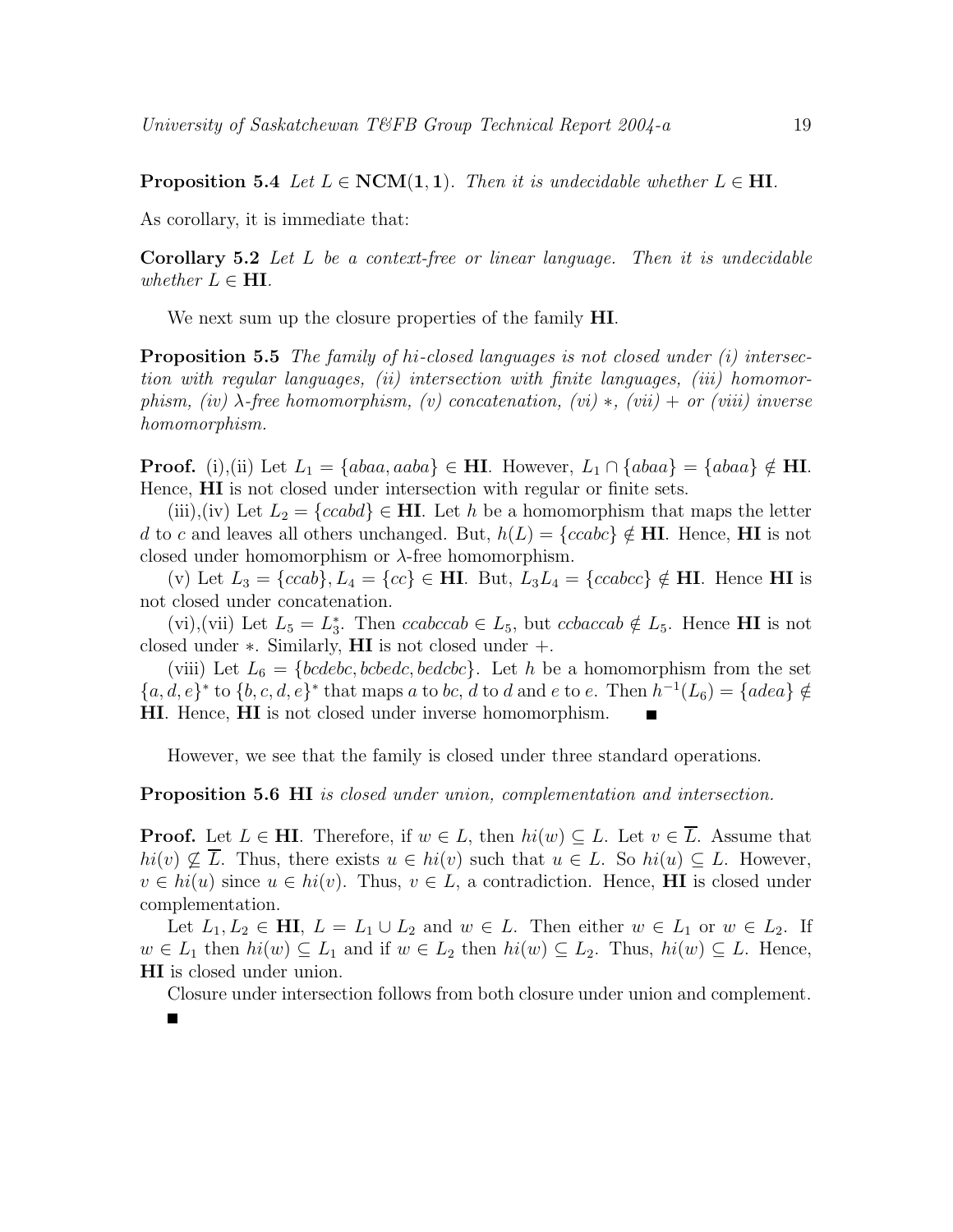#### 6 Conclusions

In this paper we have studied the properties of, and relationships between, families of languages defined by closure under the synchronized insertion, synchronized deletion, and hairpin inversion operations.

We have shown that while the family of synchronized-insertion-closed languages is closed under intersection, it is not closed under union, catenation, homomorphism, inverse homomorphism, intersection with a regular sets, Kleene closure or complement and is thus an anti-AFL. We have also shown that it is decidable if a language defined by a one-way deterministic reversal-bounded multicounter machine is a synchronizedinsertion-closed language. The same question is undecidable for languages defined by one-way non-deterministic 1-reversal-bounded single counter machines and languages defined by one-way deterministic single counter automata.

Similarly, we showed that the family of synchronized-deletion-closed languages is an intersection-closed anti-AFL. Furthermore, it is decidable if a given deterministic reversal-bounded multicounter language is a synchronized-deletion-closed language while the same question is undecidable for one-way non-deterministic 1-reversalbounded single counter languages and one-way deterministic single counter languages.

Families of languages defined by closure under the hairpin-inversion operation were shown to be closed under union, intersection and complementation but not under intersection with regular languages, homomorphism, inverse homomorphism, concatenation or Kleene closure. Moreover, it is decidable if an arbitrary regular language is a hairpin-inversion-closed language while the same question is undecidable for one-way non-deterministic 1-reversal bounded single counter languages. We further showed that it is decidable if a language defined by a deterministic pushdown machine augmented with multiple reversal-bounded counters over a binary alphabet is a hairpin-inversion-closed language. This question remains open over alphabets of arbitrary size.

We additionally demonstrated the central importance of the hairpin inversion operation with the result that, for any trio, closure under hairpin inversion implies closure under the dlad operation.

By considering families of languages that are defined by closure under a biological gene descrambling operation, we gain insight into the structure of "maximally descrambled" genomes. That is, a language closed under a particular operation represents a fixed-point with respect to iterated application of that operation. Information of this sort can carry a great deal of biological relevance. In this case, if we view the descrambling process as a technique to intentionally induce evolution through genetic mutation, then the language families studied in this paper represent "dead end" genomes in which no further evolution is possible using the chosen operation.

Of further interest are families of languages defined by closure under multiple op-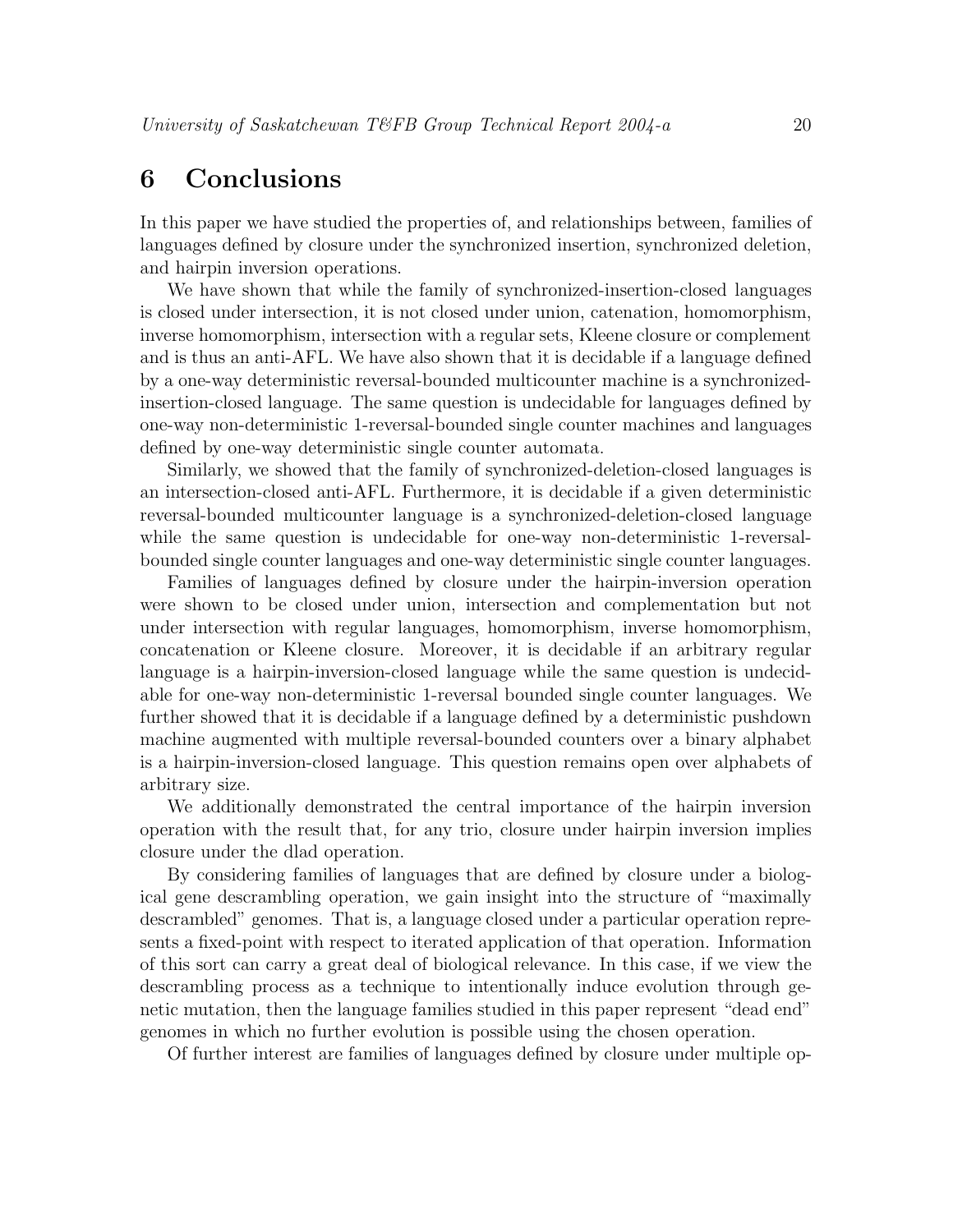erations, the ld and dlad operations, as well as the new template-guided descrambling model introduced in [21] and studied formally in [6]. It is hoped that further study of the theoretical properties of these models will lead us to new insights in the genetics of stichotrichous ciliates.

#### References

- [1] B. Baker, R. Book, Reversal-bounded multipushdown machines, Journal of Computer and System Sciences 8 (1974) 315–332.
- [2] J. Berstel, Transductions and Context-Free Languages, B.B. Teubner, Stuttgart, 1979.
- [3] M. Daley, O. Ibarra, L. Kari, Closure properties and decision questions concerning some language classes under ciliate bio-operations, Theoretical Computer Science, 306 (2003) 19–38.
- [4] M. Daley, O. Ibarra, L. Kari, I. McQuillan, K. Nakano, The ld and dlad Bio-Operations on Formal Languages, Journal of Automata, Languages and Combinatorics, 8 (2003) 477–498.
- [5] Mark Daley and Lila Kari. Some properties of ciliate bio-operations. In M. Ito and M. Toyama, editors, Developments in Language Theory 2002, Sixth International Conference (DLT 2002), Kyoto, Japan, number 2450 in Lecture Notes in Computer Science, pp. 116–127. Springer-Verlag, 2003.
- [6] M. Daley, I. McQuillan, Template-guided DNA recombination, in: E. Csuhaj-Varjú, C. Kintala, D. Wotschke, G. Vaszil (Eds.), Fifth International Workshop, Descriptional Complexity of Formal Systems, Budapest, Hungary, July 12-14, 2003, Proceedings, MTA SZTAKI, 2003, pp. 235–244.
- [7] A. Ehrenfeucht, T. Harju, I. Petre, G. Rozenberg, Patterns of micronuclear genes in ciliates. In N. Jonoska, N. Seeman, editors, Seventh International Meeting on DNA-based Computers (DNA 7), number 2340 in Lecture Notes in Computer Science, pp. 279–289, Springer-Verlag, 2002.
- [8] A. Ehrenfeucht, D. Prescott, G. Rozenberg, Computational aspects of gene (un)scrambling in ciliates, in: L. Landweber, E. Winfree (Eds.), Evolution as Computation, Springer-Verlag, Berlin, Heidelberg, 2001, pp. 45–86.